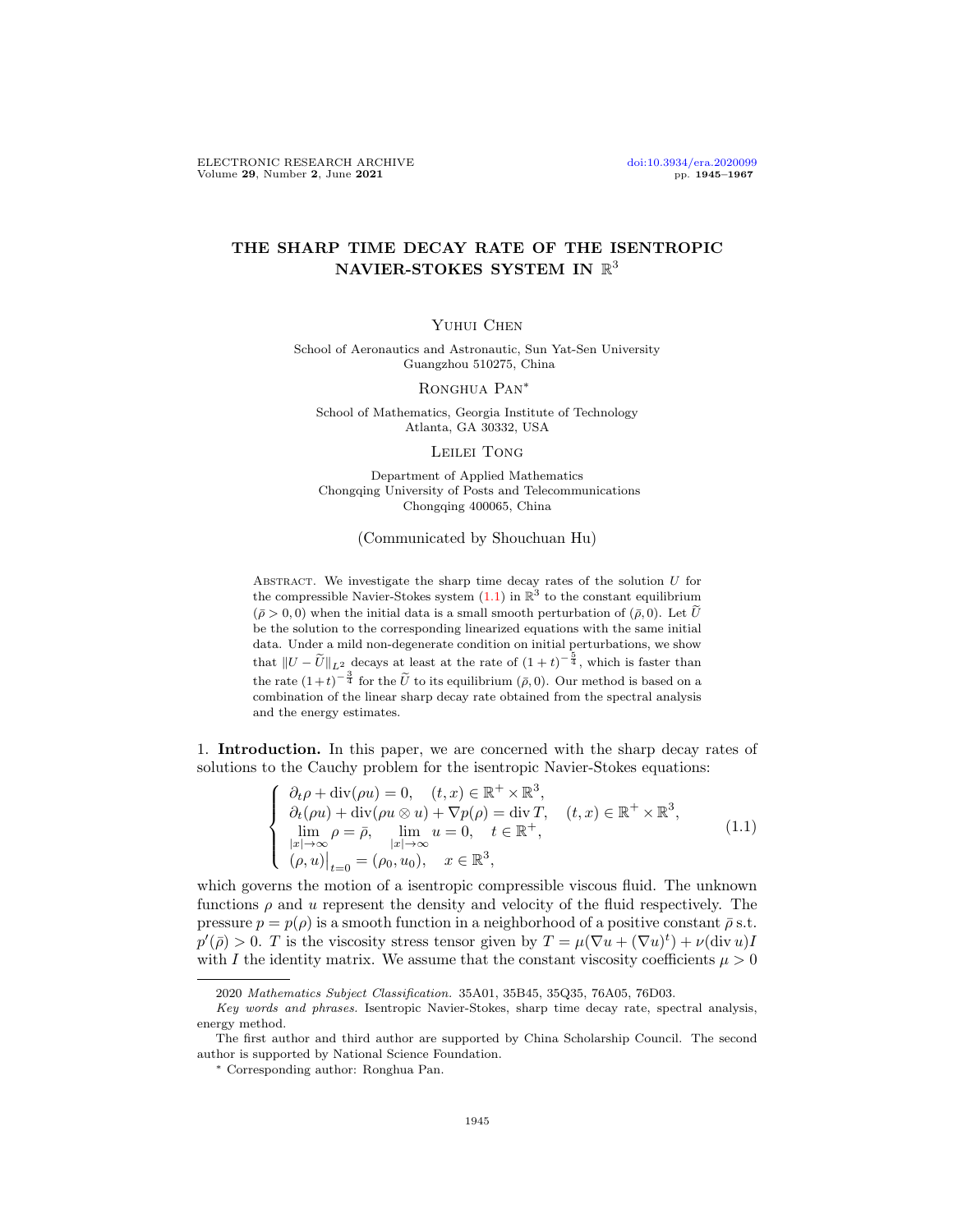and  $\nu$  satisfy  $\nu + \frac{2}{3}\mu > 0$ . Throughout this article, by *optimal time decay rate*, we refer to the best possible decay rate in upper bound as many literatures, and the sharp time decay rate includes the best possible upper and lower bounds.

Using the classical spectral method, the optimal time decay rate (upper bound) of the linearized equations of the isentropic Navier-Stokes equations are well known. One may then expect that the small solution of the nonlinear equations  $(1.1)$  have the same decay rate as the linear one. Our work is devoted to proving the sharp time decay rate (for both upper and lower bound) for the nonlinear system.

In the case of one space dimension, Zeng [\[24\]](#page-22-0) and Liu-Zeng [\[15\]](#page-22-1) offered a detailed analysis of the solution to a class of hyperbolic-parabolic system through pointwise estimate, including the isentropic Navier-Stokes system. For multi-dimensional Navier-Stokes equations (and/or Navier-Stokes-Fourier system), the  $H<sup>s</sup>$  global existence and time-decay rate of strong solutions with the initial perturbation small in  $H^s \cap L^1$  are obtained in whole space first by A. Matsumura and T. Nishida [\[17\]](#page-22-2), [\[18\]](#page-22-3). When the small initial perturbation belongs to  $H^3$  only, using a weighted energy method, A. Matsumura [\[16\]](#page-22-4) showed the time-decay rate  $(1 + t)^{-\frac{3}{4}}$  of upper bound in  $L^{\infty}$ -norm. Since then, there are concrete development on the upper bound time-decay estimates: the optimal  $L^p$  (with  $2 \leq p \leq \infty$ ) upper bound decay rate was proved by G. Ponce [\[19\]](#page-22-5), combining the spectral analysis on linearized system and the energy method for small initial perturbation in  $L<sup>1</sup>$ . For the isentropic Navier-Stokes equations with artificial viscosity, D. Hoff and K. Zumbrun [\[6\]](#page-21-0), [\[7\]](#page-21-1) studied the Green's function and derived the  $L^p$  ( $1 \leq p \leq \infty$ ) upper bound time decay rate of diffusive waves for the small initial perturbation belongs to  $H^m \cap L^1$ with  $m \geq 4$ . Liu and Wang [\[14\]](#page-22-6) studied the point-wise estimates of the Green function of the linearized isentropic Navier-Stokes system in 3D and then analyzed the coupling of nonlinear diffusion waves, obtained the optimal (upper bound) decay rate. These results were further extended to the exterior problem [\[12\]](#page-21-2), [\[11\]](#page-21-3), or the half space problem [\[9\]](#page-21-4), [\[10\]](#page-21-5), [\[8\]](#page-21-6). Recently, Guo and Wang in [\[5\]](#page-21-7) developed a new general energy method for proving the optimal (upper bound) time decay rates of the solutions to the dissipative equations in the whole space, using a family of scaled energy estimates with minimum derivative counts and interpolations among them without linear decay analysis.

When additional external force is taken into account, the external force does affect the long time behavior of solutions. The upper bound of time decay rates were studied intensively, see for instance  $\begin{bmatrix} 1 \end{bmatrix}$  and  $\begin{bmatrix} 2 \end{bmatrix}$  on unbounded domain,  $\begin{bmatrix} 22 \end{bmatrix}$ , [\[23\]](#page-22-8) on the convergence of the non-stationary flow to the corresponding steady flow when the initial date are small in  $H^3 \cap L^{\frac{6}{5}}$ , and [\[4\]](#page-21-10), [\[3\]](#page-21-11), on the optimal  $L^p - L^q$ upper bound decay rates for potential forces.

The main goal of current paper is to establish the *sharp decay rate*, on both upper and lower bounds, to the solutions of  $(1.1)$  using relatively simple energy method. We remark that similar results had been pursued by M. Schonbek [\[20\]](#page-22-9), [\[21\]](#page-22-10) for incompressible Navier-Stokes equations, and by Li, Matsumura-Zhang [\[13\]](#page-21-12) for isentropic Navier-Stokes-Poisson system. Although they share the same spirit in obtaining the lower bound decay rates, the feature of the spectrum near zero exhibits quite different behaviors, leading to different analysis. For instance, we explored the elegant structure of the higher order nonlinear terms of Navier-Stokes, when choosing conservative variables: density and momentum. The conservative form of the sharp equations provided a natural derivative structure in these terms,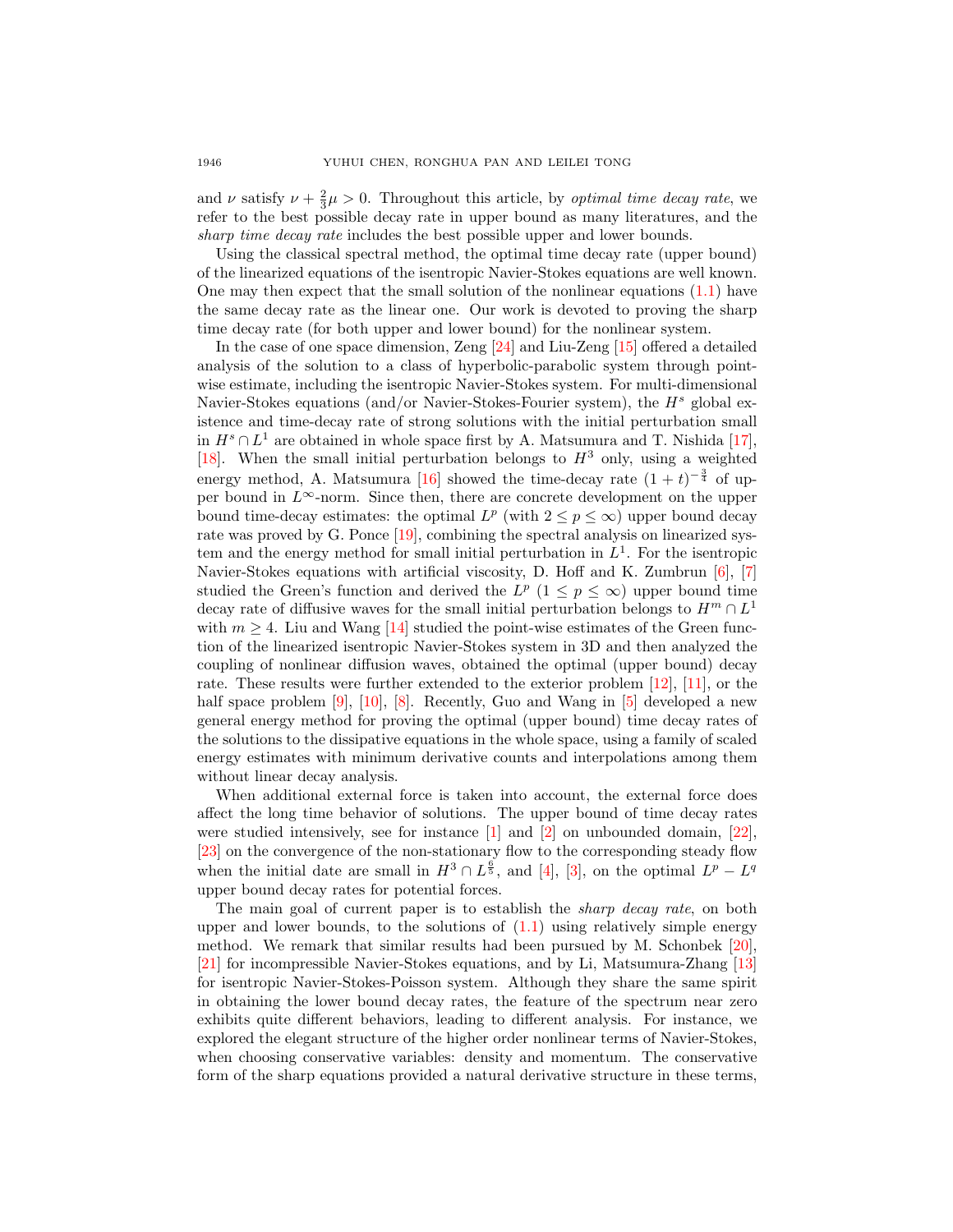leading to the possibility of a faster decay rate estimate. We will make a more detailed comparison later in this paper.

Define  $n = \rho - \bar{\rho}$ , and let  $m = \rho u = (n + \bar{\rho})u$  be the momentum. We rewrite  $(1.1)$  as

<span id="page-2-0"></span>
$$
\begin{cases}\n\partial_t n + \text{div } m = 0, & (t, x) \in \mathbb{R}^+ \times \mathbb{R}^3, \\
\partial_t m + c^2 \nabla n - \bar{\mu} \triangle m - (\bar{\mu} + \bar{\nu}) \nabla \text{ div } m = F, & (t, x) \in \mathbb{R}^+ \times \mathbb{R}^3, \\
\lim_{|x| \to \infty} n = 0, & \lim_{|x| \to \infty} m = 0, & t \in \mathbb{R}^+, \\
(n, m)|_{t=0} = (\rho_0 - \bar{\rho}, \rho_0 u_0), & x \in \mathbb{R}^3,\n\end{cases}
$$
\n(1.2)

where  $\bar{\mu} = \frac{\mu}{\bar{\rho}}, \bar{\nu} = \frac{\nu}{\bar{\rho}}, c = \sqrt{p'(\bar{\rho})} > 0$  is the sound speed, and

$$
F = -\operatorname{div}\left\{\frac{m\otimes m}{n+\bar{\rho}} + \bar{\mu}\nabla\left(\frac{nm}{n+\bar{\rho}}\right)\right\}
$$

$$
-\nabla\left\{(\bar{\mu}+\bar{\nu})\operatorname{div}\left(\frac{nm}{n+\bar{\rho}}\right) + \left(p(n+\bar{\rho}) - p(\bar{\rho}) - c^2n\right)\right\}.
$$

It is this structure of  $F$  that plays an important role in our analysis.

Our aim is to obtain a clear picture of the large time behavior of  $U = (n, m)$  in  $L^2(\mathbb{R}^3)$  when  $U_0 = (\rho_0 - \bar{\rho}, \rho_0 u_0)$  is sufficiently smooth and small. We introduce the following initial value problem of the linearized Navier-Stokes system corresponding to  $(1.2)$ :

<span id="page-2-1"></span>
$$
\begin{cases}\n\partial_t \widetilde{n} + \operatorname{div} \widetilde{m} = 0, & (t, x) \in \mathbb{R}^+ \times \mathbb{R}^3, \\
\partial_t \widetilde{m} + c^2 \nabla \widetilde{n} - \bar{\mu} \triangle \widetilde{m} - (\bar{\mu} + \bar{\nu}) \nabla \operatorname{div} \widetilde{m} = 0, & (t, x) \in \mathbb{R}^+ \times \mathbb{R}^3, \\
\lim_{|x| \to \infty} \widetilde{n} = 0, & \lim_{|x| \to \infty} \widetilde{m} = 0, & t \in \mathbb{R}^+, \\
(\widetilde{n}, \widetilde{m})\big|_{t=0} = (\rho_0 - \bar{\rho}, \rho_0 u_0), & x \in \mathbb{R}^3,\n\end{cases} (1.3)
$$

where  $\bar{\mu} = \frac{\mu}{\bar{\rho}}, \ \bar{\nu} = \frac{\nu}{\bar{\rho}}, \ c = \sqrt{p'(\bar{\rho})}.$  It is known that the  $L^2$ -norm of  $\tilde{U} = (\tilde{n}, \tilde{m})$ decays at the optimal upper bound rate  $(1+t)^{-\frac{3}{4}}$  for generic small initial data, see for instance [\[18\]](#page-22-3). A detailed proof on the optimal lower and upper bound rate will be given in the section 3 of this paper. In section 4, we prove that  $||(U - \overline{U})(\cdot, t)||_{L^2}$ decays at a faster rate than  $\|\widetilde{U}(\cdot, t)\|_{L^2}$ , under some reasonable conditions on the initial data. Therefore,  $||U(\cdot, t)||_{L^2}$  shares the sharp decay rate of  $(1 + t)^{-\frac{3}{4}}$ .

**Notation.** For  $a \leq b$ , we mean that there is a uniform constant C, which may be different on different lines, such that  $a \leq Cb$ . And  $a \approx b$  stands for  $a \leq b$  and  $b \leq a$ . We now state our main result.

<span id="page-2-3"></span>**Theorem 1.1.** Assume that  $(n_0, m_0)$   $\in$  $1(\mathbb{R}^3) \cap H^3(\mathbb{R}^3), \delta_0 =$  $\|(n_0, m_0)\|_{L^1(\mathbb{R}^3)\cap H^3(\mathbb{R}^3)}$  is sufficiently small, and

<span id="page-2-2"></span>
$$
\int_{\mathbb{R}^3} (n_0, m_0) dx \neq 0,
$$
\n(1.4)

then there is a unique global classical solution  $\widetilde{U} = (\widetilde{n}, \widetilde{m}) \in \mathcal{C}([0, \infty); H^3(\mathbb{R}^3))$  of<br>the linearized sustant  $(1, 3)$  satisfying for some positive constant  $C$ the linearized system  $(1.3)$  satisfying for some positive constant C

$$
C^{-1}(1+t)^{-\frac{3}{4}-\frac{k}{2}} \leq \|\nabla^k \widetilde{n}(t)\|_{L^2(\mathbb{R}^3)} \leq C(1+t)^{-\frac{3}{4}-\frac{k}{2}}, \quad k = 0, 1, 2, 3,
$$
  

$$
C^{-1}(1+t)^{-\frac{3}{4}-\frac{k}{2}} \leq \|\nabla^k \widetilde{m}(t)\|_{L^2(\mathbb{R}^3)} \leq C(1+t)^{-\frac{3}{4}-\frac{k}{2}}, \quad k = 0, 1, 2, 3,
$$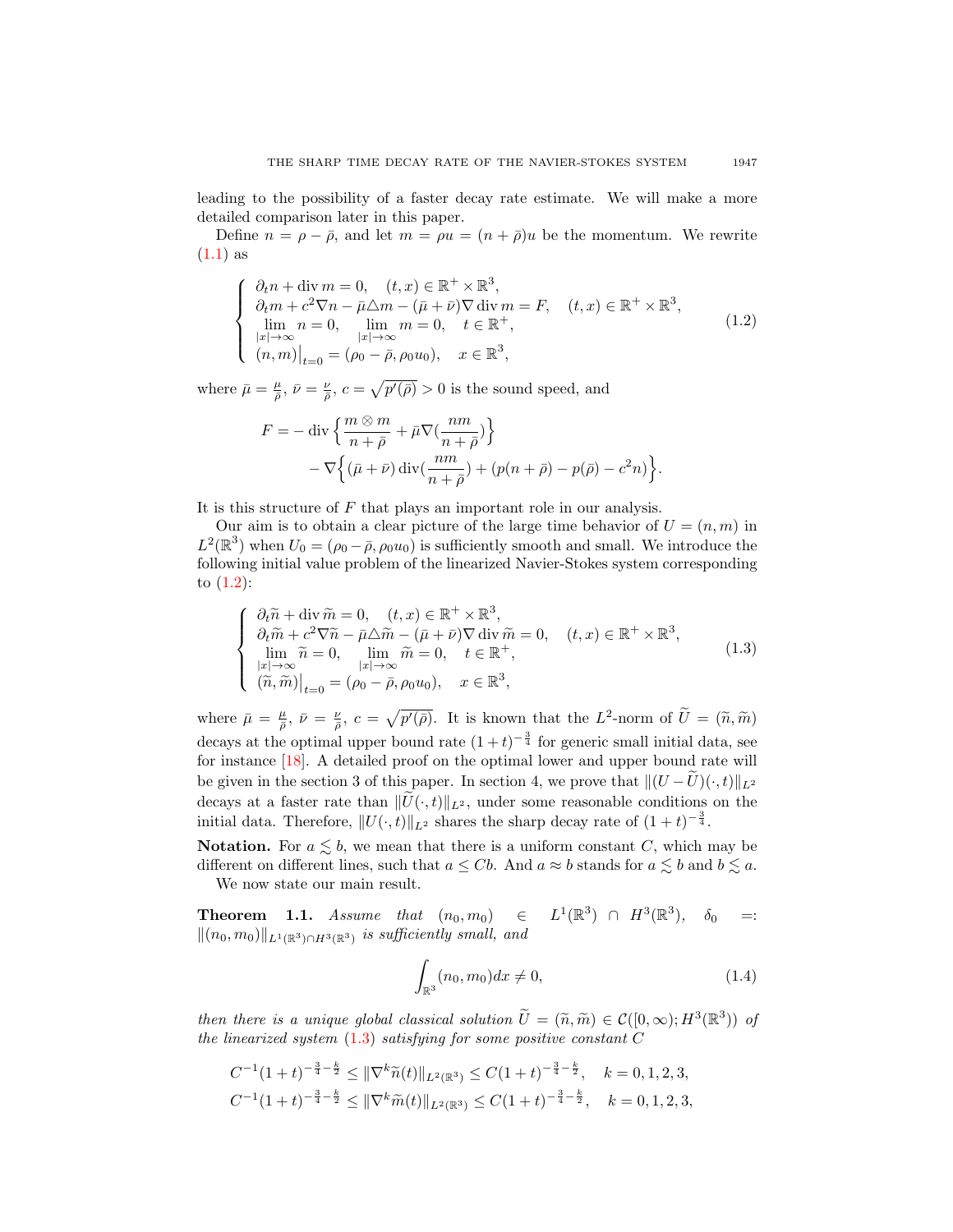and the initial value problem [\(1.2\)](#page-2-0) has a unique solution  $U = (n, m) \in \mathcal{C}([0, \infty));$  $H^3(\mathbb{R}^3)$ ). Moreover, let  $n_h = n - \widetilde{n}$  and  $m_h = m - \widetilde{m}$ , then it holds that

$$
\|\nabla^k (n_h, m_h)(t)\|_{L^2(\mathbb{R}^3)} \lesssim \delta_0^2 (1+t)^{-\frac{5}{4}-\frac{k}{2}}, \quad k = 0, 1, 2,
$$
  

$$
\|\nabla^3 m_h(t)\|_{L^2(\mathbb{R}^3)} \lesssim \delta_0^2 (1+t)^{-\frac{11}{4}}, \quad \|\nabla^3 n_h(t)\|_{L^2(\mathbb{R}^3)} \lesssim \delta_0 (1+t)^{-\frac{7}{4}}.
$$

As a consequence, there exists a positive constant  $C_1$  such that

$$
C_1^{-1}(1+t)^{-\frac{3}{4}-\frac{k}{2}} \leq \|\nabla^k n(t)\|_{L^2(\mathbb{R}^3)} \leq C_1(1+t)^{-\frac{3}{4}-\frac{k}{2}}, \quad k = 0, 1, 2,
$$
  

$$
C_1^{-1}(1+t)^{-\frac{3}{4}-\frac{k}{2}} \leq \|\nabla^k m(t)\|_{L^2(\mathbb{R}^3)} \leq C_1(1+t)^{-\frac{3}{4}-\frac{k}{2}}, \quad k = 0, 1, 2, 3.
$$

Remark 1.1. We remark that this theorem is valid under the condition [\(1.4\)](#page-2-2) which is important in the lower bound estimate to the linearized problem. When [\(1.4\)](#page-2-2) fails, the decay rate of the linearized system [\(1.3\)](#page-2-1) depends on the order of the degeneracy of moments. Assume  $(n_0, m_0) \in L^1 \cap H^3$  and belong to certain appropriate weighted  $L^p$  spaces, similar situation happened also in the incompressible Navier-Stokes equations, c.f.  $[20]$ ,  $[21]$ . We also note that our condition  $(1.4)$  is weaker than those in most of previous results where the differentiability of Fourier transform of initial disturbance is required in general.

Remark 1.2. In [\[13\]](#page-21-12), Li, Matsumura-Zhang proved the lower bound decay rate of the linearized isentropic Navier-Stokes-Poisson system, they only require  $|\hat{n}_0(\xi)| >$  $c_0 > 0$  for  $|\xi| \ll 1$  with  $c_0$  a constant due to the special structure of the spectrum from the help of the Poisson term. This condition is proposed in Fourier space, similar to  $(1.4)$  in some sense. In our case, the spectrum is different and the different structure leads to different sharp decay rates.

2. Basic energy estimates. In what follows, we will set  $n = \rho - \bar{\rho}$ ,  $u = u - 0$ . We rewrite  $(1.1)$  in the perturbation form as

<span id="page-3-2"></span>
$$
\begin{cases}\n\partial_t n + \bar{\rho} \operatorname{div} u = -n \operatorname{div} u - u \cdot \nabla n, \\
\partial_t u + \gamma \bar{\rho} \nabla n - \bar{\mu} \Delta u - (\bar{\mu} + \bar{\nu}) \nabla \operatorname{div} u \\
= -u \cdot \nabla u - \bar{\mu} f(n) \Delta u - (\bar{\mu} + \bar{\nu}) f(n) \nabla \operatorname{div} u - g(n) \nabla n, \\
\lim_{|x| \to \infty} n = 0, \quad \lim_{|x| \to \infty} u = 0, \\
(n, u)|_{t=0} = (\rho_0 - \bar{\rho}, u_0),\n\end{cases} \tag{2.1}
$$

where  $\bar{\mu} = \frac{\mu}{\bar{\rho}}, \bar{\nu} = \frac{\nu}{\bar{\rho}}, \gamma = \frac{p'(\bar{\rho})}{\bar{\rho}^2}$  $\frac{(\rho)}{\bar{\rho}^2}$ , and the nonlinear functions f and g are defined by

<span id="page-3-1"></span>
$$
f(n) := \frac{n}{n + \bar{\rho}}, \qquad g(n) := \frac{p'(n + \bar{\rho})}{n + \bar{\rho}} - \frac{p'(\bar{\rho})}{\bar{\rho}}.
$$
 (2.2)

We assume that there exist a time of existence  $T > 0$  and sufficiently small  $\delta > 0$ , such that a priori estimate

<span id="page-3-0"></span>
$$
||n(t)||_{H^3} + ||u(t)||_{H^3} \le \delta,
$$
\n(2.3)

holds for any  $t \in [0, T]$ . First of all, by [\(2.3\)](#page-3-0) and Sobolev's inequality, we obtain that

$$
\frac{\bar{\rho}}{2} \le n + \bar{\rho} \le 2\bar{\rho}.
$$

Hence, we immediately have

<span id="page-3-3"></span>
$$
|f(n)|, |g(n)| \le C|n|, \quad |\nabla^k f(n)|, |\nabla^k g(n)| \le C \quad \forall k \in \mathbb{N}^+, \tag{2.4}
$$

where  $f(n)$  and  $g(n)$  are nonlinear functions of n defined by  $(2.2)$ .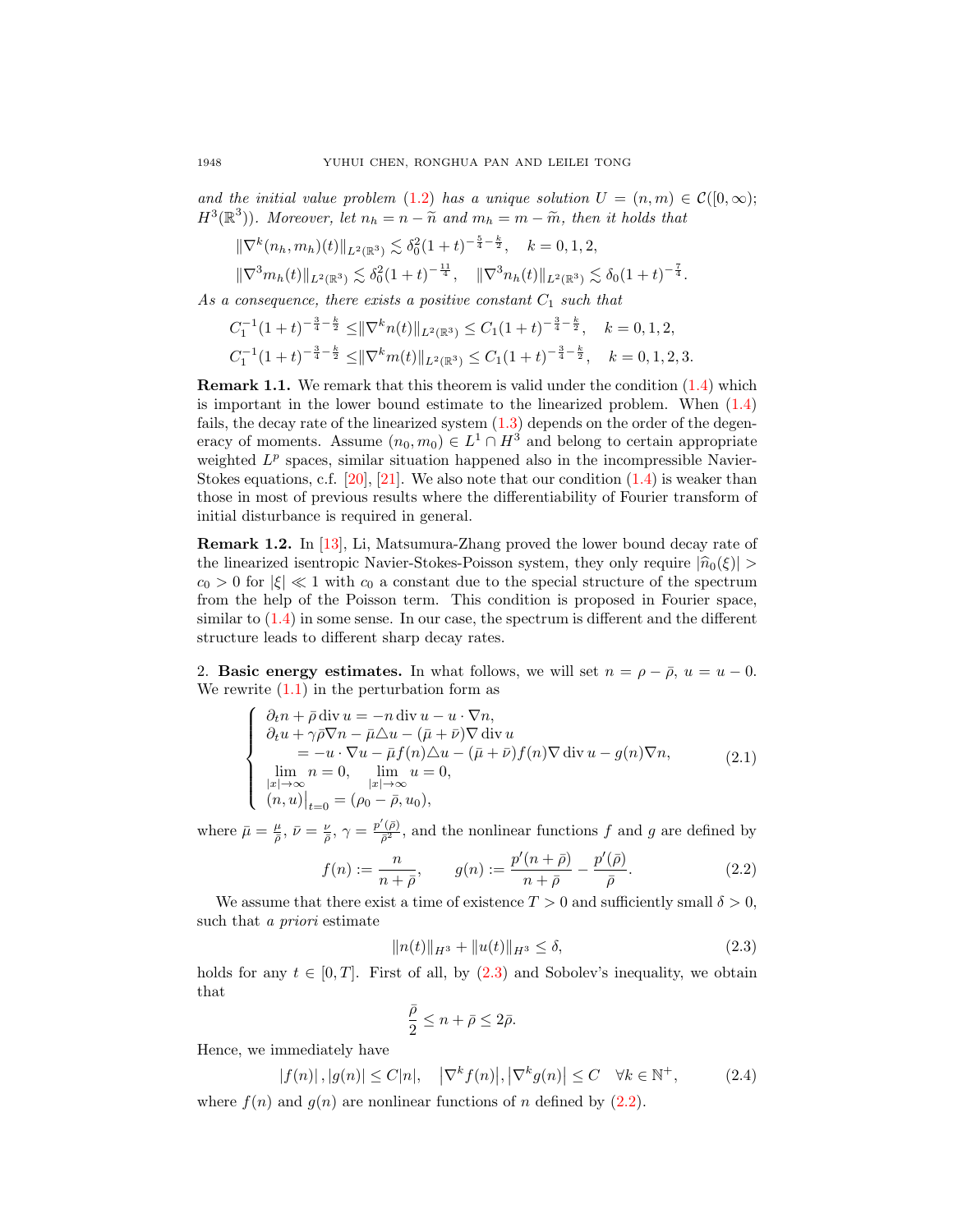Next, we begin with the energy estimates including  $n$  and  $u$  themselves. The following results is essentially due to A. Matsumura and T. Nishida [\[17\]](#page-22-2), [\[18\]](#page-22-3).

<span id="page-4-0"></span>**Theorem 2.1.** Assume that  $(n_0, u_0) \in H^3(\mathbb{R}^3)$ , then there exists a constant  $\delta_0 > 0$ such that if

$$
||n_0||_{H^3} + ||u_0||_{H^3} \le \delta_0,
$$

then the problem  $(2.1)$  admits a unique global solution  $(n(t), u(t))$  satisfying that for all  $t \geq 0$ ,

$$
||n(t)||_{H^3}^2 + ||u(t)||_{H^3}^2 + \int_0^t (||\nabla n(\tau)||_{H^2}^2 + ||\nabla u(\tau)||_{H^3}^2) d\tau \leq C (||n_0||_{H^3}^2 + ||u_0||_{H^3}^2),
$$

where  $C$  is a positive constant independent of time.

The proof of this theorem is divided into several subsections.

2.1. Energy estimate for  $0 \le k \le 3$ . For  $k = 0$ , multiplying the first equation in  $(2.1)$  by  $\gamma n$  and the second equation in  $(2.1)$  by u, summing up and then integrating the result over  $\mathbb{R}^3$  by parts. By virtue of Hölder's inequality, Sobolev's inequality and the fact  $(2.4)$ , we obtain that

$$
\frac{1}{2} \frac{d}{dt} \int_{\mathbb{R}^3} (\gamma |n|^2 + |u|^2) dx + \int_{\mathbb{R}^3} (\bar{\mu} |\nabla u|^2 + (\bar{\mu} + \bar{\nu}) | \operatorname{div} u|^2) dx \n= \int_{\mathbb{R}^3} \gamma (-n \operatorname{div} u - u \cdot \nabla n) n - (u \cdot \nabla u + \bar{\mu} f(n) \triangle u \n+ (\bar{\mu} + \bar{\nu}) f(n) \nabla \operatorname{div} u + g(n) \nabla n) \cdot u dx
$$
\n(2.5)  
\n
$$
\lesssim ||n||_{L^3} ||\nabla u||_{L^2} ||n||_{L^6} + (||u||_{L^3} ||\nabla u||_{L^2} + ||n||_{L^3} ||\nabla n||_{L^2}) ||u||_{L^6} \n+ (||u||_{L^\infty} ||\nabla n||_{L^2} + ||n||_{L^\infty} ||\nabla u||_{L^2}) ||\nabla u||_{L^2} \n\lesssim (||n||_{L^3} + ||u||_{L^3} + ||n||_{L^\infty} + ||u||_{L^\infty}) (||\nabla n||_{L^2}^2 + ||\nabla u||_{L^2}^2).
$$

Now for  $1 \leq k \leq 3$ , applying  $\nabla^k$  to  $(2.1)$  and then multiplying the first equation by  $\gamma \nabla^k n$  and the second equation by  $\nabla^k u$ , summing up and integrating over  $\mathbb{R}^3$ . For  $k = 1$  we have

$$
\frac{1}{2}\frac{d}{dt}\int_{\mathbb{R}^3} \left(\gamma |\nabla n|^2 + |\nabla u|^2\right) dx + \int_{\mathbb{R}^3} \left(\bar{\mu} |\nabla^2 u|^2 + (\bar{\mu} + \bar{\nu}) |\nabla \operatorname{div} u|^2\right) dx \n\lesssim (\|n\|_{L^\infty} + \|u\|_{L^\infty} + \|\nabla n\|_{L^\infty} + \|\nabla u\|_{L^\infty}) \left(\|\nabla n\|_{L^2}^2 + \|\nabla u\|_{L^2}^2 + \|\nabla^2 u\|_{L^2}^2\right).
$$
\n(2.6)

For  $k = 2$  we have

<span id="page-4-1"></span>
$$
\frac{1}{2}\frac{d}{dt}\int_{\mathbb{R}^3} \left(\gamma |\nabla^2 n|^2 + |\nabla^2 u|^2\right) dx + \int_{\mathbb{R}^3} \left(\bar{\mu} |\nabla^3 u|^2 + (\bar{\mu} + \bar{\nu}) |\nabla^2 \operatorname{div} u|^2\right) dx
$$
  

$$
\lesssim (\|n\|_{L^\infty} + \|u\|_{L^\infty} + \|\nabla n\|_{L^\infty} + \|\nabla u\|_{L^\infty}) \left(\|\nabla^2 n\|_{L^2}^2 + \|\nabla^2 u\|_{L^2}^2 + \|\nabla^3 u\|_{L^2}^2\right).
$$
\n(2.7)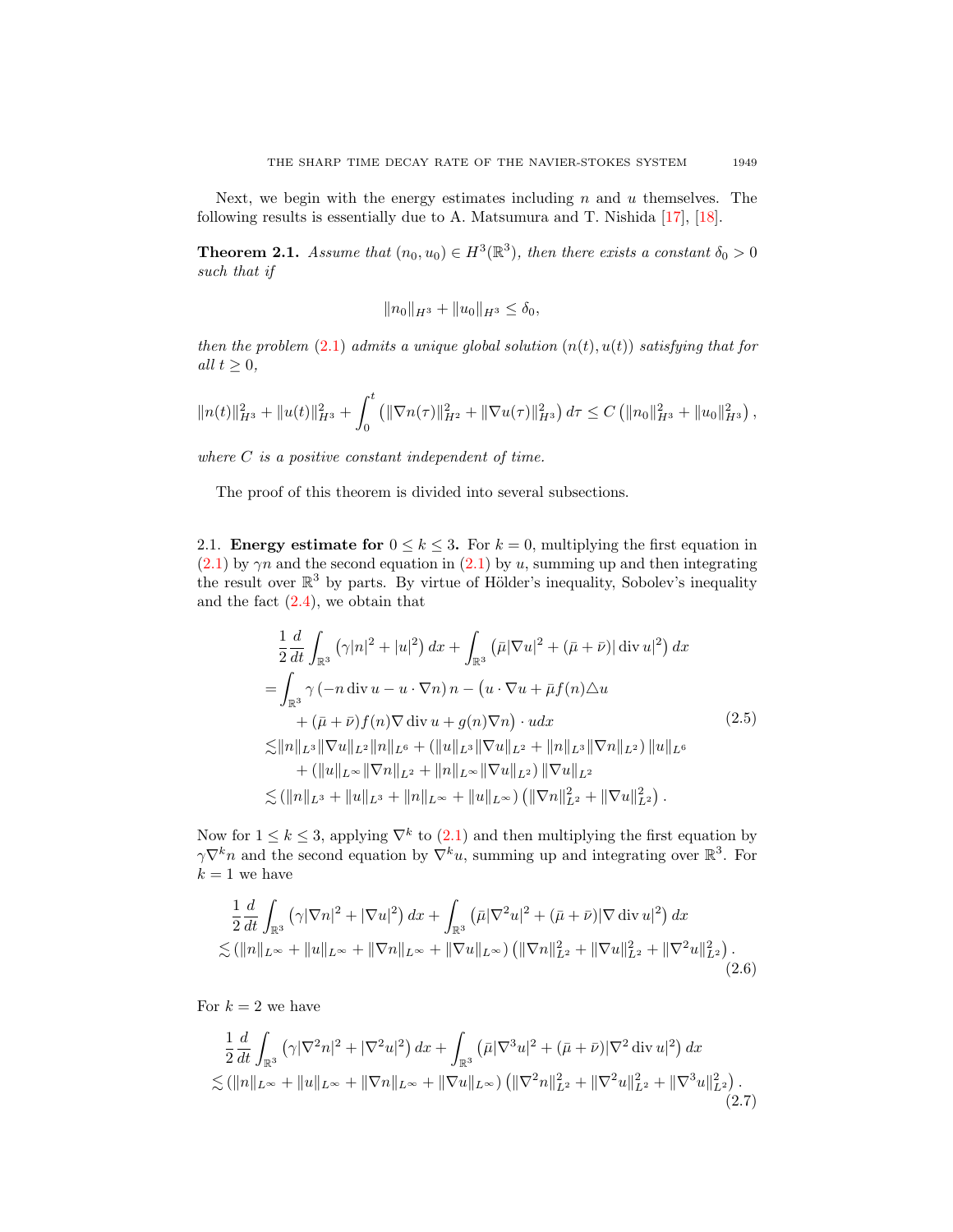For  $k = 3$  we have

<span id="page-5-4"></span>
$$
\frac{1}{2}\frac{d}{dt}\int_{\mathbb{R}^3} \left(\gamma |\nabla^3 n|^2 + |\nabla^3 u|^2\right) dx + \int_{\mathbb{R}^3} \left(\bar{\mu} |\nabla^4 u|^2 + (\bar{\mu} + \bar{\nu}) |\nabla^3 \operatorname{div} u|^2\right) dx \n\lesssim (\|n\|_{L^\infty} + \|u\|_{L^\infty} + \|\nabla n\|_{L^\infty} + \|\nabla u\|_{L^\infty}) \left(\|\nabla^3 n\|_{L^2}^2 + \|\nabla^3 u\|_{L^2}^2 + \|\nabla^4 u\|_{L^2}^2\right) \n+ \|\nabla n\|_{L^3} \|\nabla^4 u\|_{L^2} \|\nabla^2 n\|_{L^6} + \|\nabla u\|_{L^3} \|\nabla^4 u\|_{L^2} \|\nabla^2 u\|_{L^6} \n+ \|\nabla^2 n\|_{L^3} \left(\|\nabla^3 n\|_{L^2} + \|\nabla^4 u\|_{L^2}\right) \|\nabla^2 u\|_{L^6}.
$$
\n(2.8)

Summing up the above estimates, noting that  $\delta > 0$  is small, we obtain that

<span id="page-5-1"></span>
$$
\frac{d}{dt} \sum_{0 \le k \le 3} \left( \gamma \|\nabla^k n\|_{L^2}^2 + \|\nabla^k u\|_{L^2}^2 \right) + C_1 \sum_{1 \le k \le 4} \|\nabla^k u\|_{L^2}^2 \le C_2 \delta \sum_{1 \le k \le 3} \|\nabla^k n\|_{L^2}^2.
$$
\n(2.9)

2.2. Recover the dissipation estimates for n. For  $0 \leq k \leq 2$ , applying  $\nabla^k$ to the second equation in [\(2.1\)](#page-3-2) and then multiplying by  $\nabla^{\overline{k}+1}n$ . The key idea is to integrate by parts in the t-variable and to use the continuity equation. Thus integrating the results by parts for both the  $t$ - and  $x$ -variables, we obtain for  $k = 0$ that

$$
\frac{d}{dt} \int_{\mathbb{R}^3} u \cdot \nabla n dx + \gamma \bar{\rho} \int_{\mathbb{R}^3} |\nabla n|^2 dx
$$
\n
$$
\lesssim ||\nabla u||_{L^2}^2 + ||\nabla n||_{L^2} ||\nabla^2 u||_{L^2} + (||n||_{L^\infty} + ||u||_{L^\infty}) \left( ||\nabla n||_{L^2}^2 + ||\nabla u||_{L^2}^2 \right),
$$
\n(2.10)

for  $k = 1$ , we get

$$
\frac{d}{dt} \int_{\mathbb{R}^3} \nabla u \cdot \nabla^2 n dx + \gamma \bar{\rho} \int_{\mathbb{R}^3} |\nabla^2 n|^2 dx \n\lesssim ||\nabla^2 u||_{L^2}^2 + ||\nabla^2 n||_{L^2} ||\nabla^3 u||_{L^2} + (||(n, u)||_{L^\infty} + ||(\nabla n, \nabla u)||_{L^\infty}) \n\times (||\nabla n||_{L^2}^2 + ||\nabla^2 n||_{L^2}^2 + ||\nabla^2 u||_{L^2}^2),
$$
\n(2.11)

and for  $k = 2$  we have

<span id="page-5-3"></span>
$$
\frac{d}{dt} \int_{\mathbb{R}^3} \nabla^2 u \cdot \nabla^3 n dx + \gamma \bar{\rho} \int_{\mathbb{R}^3} |\nabla^3 n|^2 dx \n\lesssim ||\nabla^3 u||_{L^2}^2 + ||\nabla^3 n||_{L^2} ||\nabla^4 u||_{L^2} + (||(n, u)||_{L^\infty} + ||(\nabla n, \nabla u)||_{L^\infty}) \n\times (||\nabla^2 n||_{L^2}^2 + ||\nabla^2 u||_{L^2}^2 + ||\nabla^3 n||_{L^2}^2 + ||\nabla^3 u||_{L^2}^2).
$$
\n(2.12)

Plugging the above estimates, using the smallness of  $\delta > 0$ , we obtain that

<span id="page-5-0"></span>
$$
\frac{d}{dt} \sum_{0 \le k \le 2} \int_{\mathbb{R}^3} \nabla^k u \cdot \nabla^{k+1} n dx + C_3 \sum_{1 \le k \le 3} \|\nabla^k n\|_{L^2}^2 \le C_4 \sum_{1 \le k \le 4} \|\nabla^k u\|_{L^2}^2. \tag{2.13}
$$

*Proof of Theorem [2.1.](#page-4-0)* Multiplying  $(2.13)$  by  $\frac{2C_2\delta}{C_3}$ , adding it with  $(2.9)$ , with the help of smallness of  $\delta > 0$ , we deduce that there exists a constant  $C_5 > 0$  such that

<span id="page-5-2"></span>
$$
\frac{d}{dt} \Big\{ \sum_{0 \le k \le 3} (\gamma \| \nabla^k n \|_{L^2}^2 + \| \nabla^k u \|_{L^2}^2) + \frac{2C_2 \delta}{C_3} \sum_{0 \le k \le 2} \int_{\mathbb{R}^3} \nabla^k u \cdot \nabla^{k+1} n dx \Big\} + C_5 \Big\{ \sum_{1 \le k \le 3} \| \nabla^k n \|_{L^2}^2 + \sum_{1 \le k \le 4} \| \nabla^k u \|_{L^2}^2 \Big\} \le 0.
$$
\n(2.14)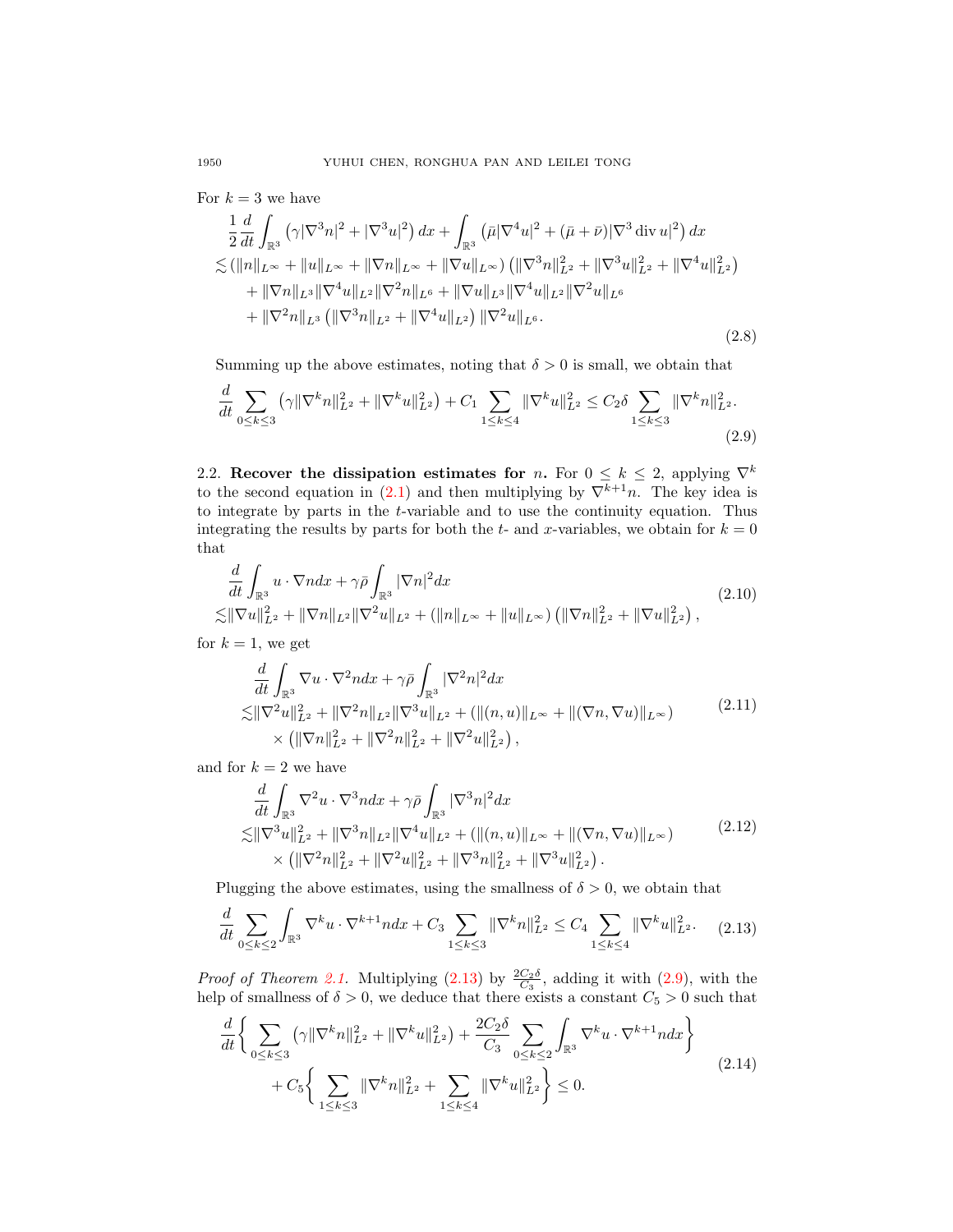Next, we define  $\mathcal{E}(t)$  to be  $C_5^{-1}$  times the expression under the time derivative in  $(2.14)$ . Then we may write  $(2.14)$  as

<span id="page-6-0"></span>
$$
\frac{d}{dt}\mathcal{E}(t) + \|\nabla n(t)\|_{H^2}^2 + \|\nabla u(t)\|_{H^3}^2 \le 0.
$$
\n(2.15)

Observe that since  $\delta$  is small, then there exists a constant  $C_6 > 0$  such that

$$
C_6^{-1} (||n(t)||_{H^3}^2 + ||u(t)||_{H^3}^2) \leq \mathcal{E}(t) \leq C_6 (||n(t)||_{H^3}^2 + ||u(t)||_{H^3}^2).
$$

Then integrating  $(2.15)$  directly in time, we get

$$
\sup_{0 \le t \le T} (\|n(t)\|_{H^3}^2 + \|u(t)\|_{H^3}^2) + C_6 \int_0^T (\|\nabla n(\tau)\|_{H^2}^2 + \|\nabla u(\tau)\|_{H^3}^2) d\tau \le C_6^2 (\|n_0\|_{H^3}^2 + \|u_0\|_{H^3}^2).
$$

Using a standard continuity argument along with classical local wellposedness the-ory, this closes the a priori assumption [\(2.3\)](#page-3-0) if we assume  $||n_0||_{H^3} + ||u_0||_{H^3} \le \delta_0$  is sufficiently small. We can then extend the solution globally in time and complete the proof of Theorem [2.1.](#page-4-0) П

3. Spectral analysis of the semigroup. In this section, we consider the initial value problem for the linearized Navier-Stokes system

<span id="page-6-1"></span>
$$
\begin{cases}\n\partial_t \widetilde{n} + \operatorname{div} \widetilde{m} = 0, & (t, x) \in \mathbb{R}^+ \times \mathbb{R}^3, \\
\partial_t \widetilde{m} + c^2 \nabla \widetilde{n} - \bar{\mu} \triangle \widetilde{m} - (\bar{\mu} + \bar{\nu}) \nabla \operatorname{div} \widetilde{m} = 0, & (t, x) \in \mathbb{R}^+ \times \mathbb{R}^3, \\
\lim_{|x| \to \infty} \widetilde{n} = 0, & \lim_{|x| \to \infty} \widetilde{m} = 0, & t \in \mathbb{R}^+, \\
(\widetilde{n}, \widetilde{m})\big|_{t=0} = (\rho_0 - \bar{\rho}, \rho_0 u_0), & x \in \mathbb{R}^3,\n\end{cases} (3.1)
$$

where  $\bar{\mu} = \frac{\mu}{\bar{\rho}}, \bar{\nu} = \frac{\nu}{\bar{\rho}}, c = \sqrt{p'(\bar{\rho})}.$ 

In terms of the semigroup theory for evolutionary equations, the solution  $(\tilde{n}, \tilde{m})$ of the linearized Navier-Stokes problem [\(3.1\)](#page-6-1) can be expressed for  $\tilde{U} = (\tilde{n}, \tilde{m})^t$  as

$$
\widetilde{U}_t = B\widetilde{U}, \quad t \ge 0, \qquad \widetilde{U}(0) = \widetilde{U}_0,
$$

which gives rise to

$$
\widetilde{U}(t) = S(t)\widetilde{U}_0 = e^{tB}\widetilde{U}_0, \quad t \ge 0,
$$

where  $B$  is defined as

$$
B = \begin{pmatrix} 0 & - \operatorname{div} \\ -c^2 \nabla & \bar{\mu} \triangle + (\bar{\mu} + \bar{\nu}) \nabla \operatorname{div} \end{pmatrix}.
$$

What left is to analyze the differential operator  $B$  in terms of its Fourier expression  $A(\xi)$  and show the long time properties of the semigroup  $S(t)$ . Applying the Fourier transform to system  $(3.1)$ , we have

$$
\partial_t \widehat{\widetilde{U}}(t,\xi) = A(\xi) \widehat{\widetilde{U}}(t,\xi), \quad t \ge 0, \qquad \widehat{\widetilde{U}}(0,\xi) = \widehat{\widetilde{U}}_0(\xi),
$$

where  $\xi = (\xi_1, \xi_2, \xi_3)^t$ , and  $A(\xi)$  is defined as

$$
A(\xi) = \begin{pmatrix} 0 & -i\xi^t \\ -c^2i\xi & -\bar{\mu}|\xi|^2 I_{3\times 3} - (\bar{\mu} + \bar{\nu})\xi \otimes \xi \end{pmatrix}.
$$

The eigenvalues of the matrix A can be computed by

$$
\det(A(\xi) - \lambda I) = -(\lambda + \bar{\mu}|\xi|^2)^2(\lambda^2 + (2\bar{\mu} + \bar{\nu})|\xi|^2\lambda + c^2|\xi|^2) = 0,
$$

which implies

$$
\lambda_0 = -\bar{\mu}|\xi|^2(\text{double}), \quad \lambda_1 = \lambda_1(|\xi|), \quad \lambda_2 = \lambda_2(|\xi|).
$$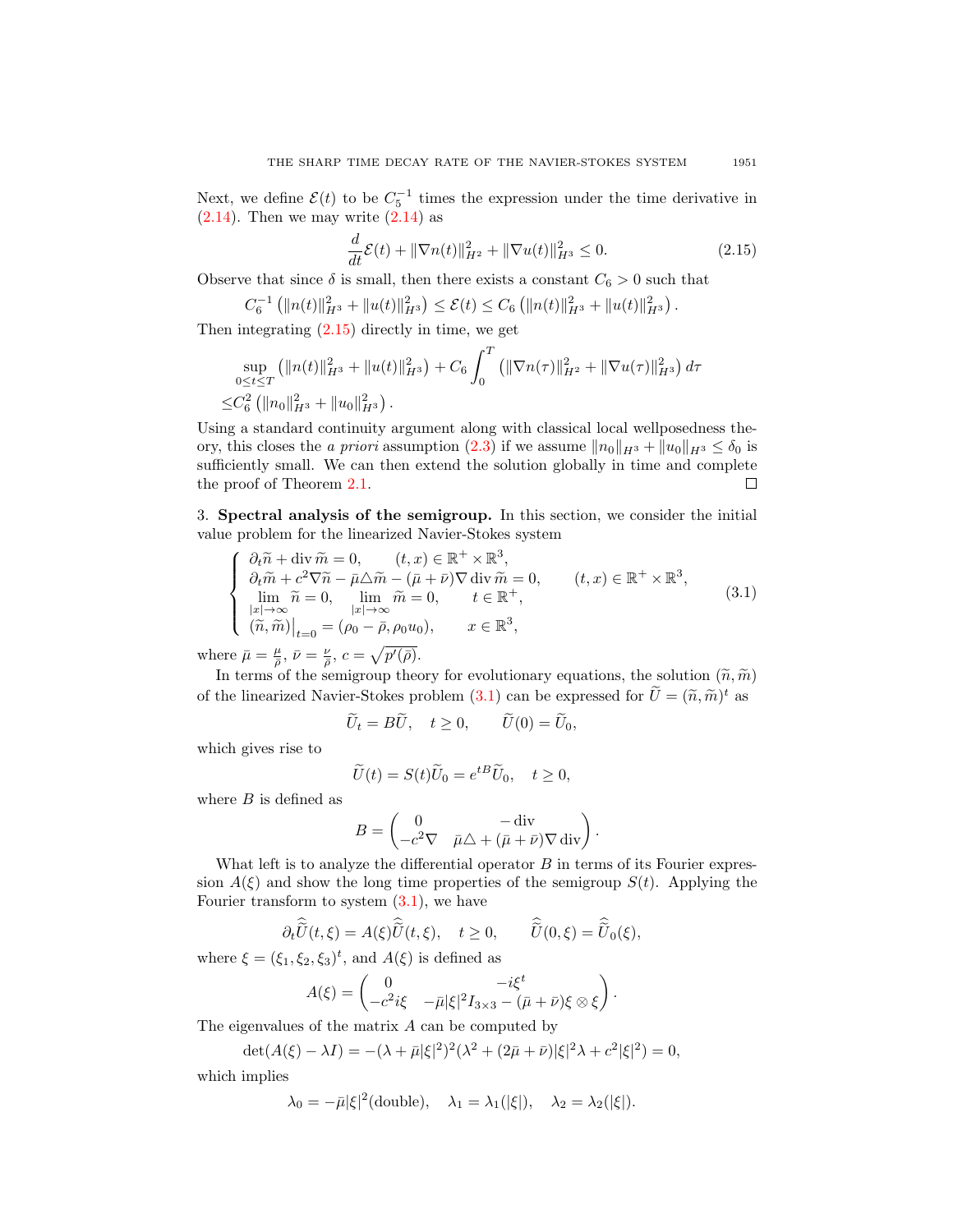The semigroup  $e^{tA}$  is expressed as

$$
e^{tA} = e^{\lambda_0 t} P_0 + e^{\lambda_1 t} P_1 + e^{\lambda_2 t} P_2,
$$

where the project operators  $P_i$  can be computed as

$$
P_i = \prod_{i \neq j} \frac{A(\xi) - \lambda_j I}{\lambda_i - \lambda_j}.
$$

By a direct computation, we can verify the exact expression for the Fourier transform  $\widehat{G}(t,\xi)$  of Green's function  $G(t,x) = e^{tB}$  as

$$
\widehat{G}(t,\xi) = e^{tA} = \begin{pmatrix} \frac{\lambda_1 e^{\lambda_2 t} - \lambda_2 e^{\lambda_1 t}}{\lambda_1 - \lambda_2} & -\frac{i\xi^t (e^{\lambda_1 t} - e^{\lambda_2 t})}{\lambda_1 - \lambda_2} \\ -\frac{c^2 i\xi (e^{\lambda_1 t} - e^{\lambda_2 t})}{\lambda_1 - \lambda_2} & e^{-\lambda_0 t} (I - \frac{\xi \otimes \xi}{|\xi|^2}) + \frac{\xi \otimes \xi}{|\xi|^2} \frac{\lambda_1 e^{\lambda_1 t} - \lambda_2 e^{\lambda_2 t}}{\lambda_1 - \lambda_2} \end{pmatrix} = \begin{pmatrix} \widehat{N} \\ \widehat{M} \end{pmatrix}.
$$

Indeed, we can make the following decomposition for  $(\tilde{n}, \tilde{m}) = G * U_0$  as

$$
\widehat{\widetilde{n}} = \widehat{N} \cdot \widehat{\widetilde{U}}_0 = (\widehat{\mathcal{N}} + \widehat{\mathfrak{N}}) \cdot \widehat{\widetilde{U}}_0, \quad \widehat{\widetilde{m}} = \widehat{M} \cdot \widehat{\widetilde{U}}_0 = (\widehat{\mathcal{M}} + \widehat{\mathfrak{M}}) \cdot \widehat{\widetilde{U}}_0,
$$

where

$$
\widehat{\mathcal{N}} = \left(\frac{\lambda_1 e^{\lambda_2 t} - \lambda_2 e^{\lambda_1 t}}{\lambda_1 - \lambda_2} \quad 0\right), \quad \widehat{\mathfrak{N}} = \left(0 \quad -\frac{i\xi^t (e^{\lambda_1 t} - e^{\lambda_2 t})}{\lambda_1 - \lambda_2}\right),
$$
\n
$$
\widehat{\mathcal{M}} = \left(-\frac{e^{2}i\xi (e^{\lambda_1 t} - e^{\lambda_2 t})}{\lambda_1 - \lambda_2} \quad 0\right), \quad \widehat{\mathfrak{M}} = \left(0 \quad e^{-\lambda_0 t} (I - \frac{\xi \otimes \xi}{|\xi|^2}) + \frac{\xi \otimes \xi}{|\xi|^2} \frac{\lambda_1 e^{\lambda_1 t} - \lambda_2 e^{\lambda_2 t}}{\lambda_1 - \lambda_2}\right).
$$

We further decompose the Fourier transform  $\hat{N}$ ,  $\hat{M}$  into low frequency term and high frequency term below.

Define

$$
\widehat{\mathcal{N}} = \widehat{\mathcal{N}}_1 + \widehat{\mathcal{N}}_2, \quad \widehat{\mathfrak{N}} = \widehat{\mathfrak{N}}_1 + \widehat{\mathfrak{N}}_2, \quad \widehat{\mathcal{M}} = \widehat{\mathcal{M}}_1 + \widehat{\mathcal{M}}_2, \quad \widehat{\mathfrak{M}} = \widehat{\mathfrak{M}}_1 + \widehat{\mathfrak{M}}_2,
$$

where  $(\cdot)_1 = \chi(\xi)(\cdot), (\cdot)_2 = (1 - \chi(\xi))(\cdot),$  and  $\chi(\xi)$  is a smooth cut off function such that

$$
\chi(\xi) = \begin{cases} 1, & |\xi| \le R, \\ 0, & |\xi| \ge R + 1. \end{cases}
$$

Then we have the following decomposition for  $(\widetilde{n}, \widetilde{m}) = G * \widetilde{U}_0$  as

$$
\widehat{\widetilde{n}} = \widehat{N} \cdot \widehat{\widetilde{U}}_0 = \widehat{N}_1 \cdot \widehat{\widetilde{U}}_0 + \widehat{N}_2 \cdot \widehat{\widetilde{U}}_0 = (\widehat{N}_1 + \widehat{\mathfrak{N}}_1) \cdot \widehat{\widetilde{U}}_0 + (\widehat{N}_2 + \widehat{\mathfrak{N}}_2) \cdot \widehat{\widetilde{U}}_0, \n\widehat{\widetilde{m}} = \widehat{M} \cdot \widehat{\widetilde{U}}_0 = \widehat{M}_1 \cdot \widehat{U}_0 + \widehat{M}_2 \cdot \widehat{\widetilde{U}}_0 = (\widehat{\mathcal{M}}_1 + \widehat{\mathfrak{M}}_1) \cdot \widehat{\widetilde{U}}_0 + (\widehat{\mathcal{M}}_2 + \widehat{\mathfrak{M}}_2) \cdot \widehat{\widetilde{U}}_0.
$$
\n(3.2)

To derive the long time decay rate of solution, we need to use accurate approximation to the Fourier transform  $\widehat{G}(t, x)$  of Green's function for both lower frequency and high frequency. In terms of the definition of the eigenvalues, we are able to obtain that it holds for  $|\xi| \leq \eta$  for some small positive constant  $\eta$  that

$$
\lambda_1 = -\frac{2\bar{\mu} + \bar{\nu}}{2} |\xi|^2 + \frac{i}{2} \sqrt{4c^2 |\xi|^2 - (2\bar{\mu} + \bar{\nu})^2 |\xi|^4} = a + bi,
$$
  

$$
\lambda_2 = -\frac{2\bar{\mu} + \bar{\nu}}{2} |\xi|^2 - \frac{i}{2} \sqrt{4c^2 |\xi|^2 - (2\bar{\mu} + \bar{\nu})^2 |\xi|^4} = a - bi,
$$
(3.3)

and we have

$$
\frac{\lambda_1 e^{\lambda_2 t} - \lambda_2 e^{\lambda_1 t}}{\lambda_1 - \lambda_2} = e^{-\frac{1}{2}(2\bar{\mu} + \bar{\nu})|\xi|^2 t} \left[ \cos(bt) + \frac{1}{2}(2\bar{\mu} + \bar{\nu})|\xi|^2 \frac{\sin(bt)}{b} \right] \sim O(1) e^{-\frac{1}{2}(2\bar{\mu} + \bar{\nu})|\xi|^2 t}, \quad |\xi| \le \eta,
$$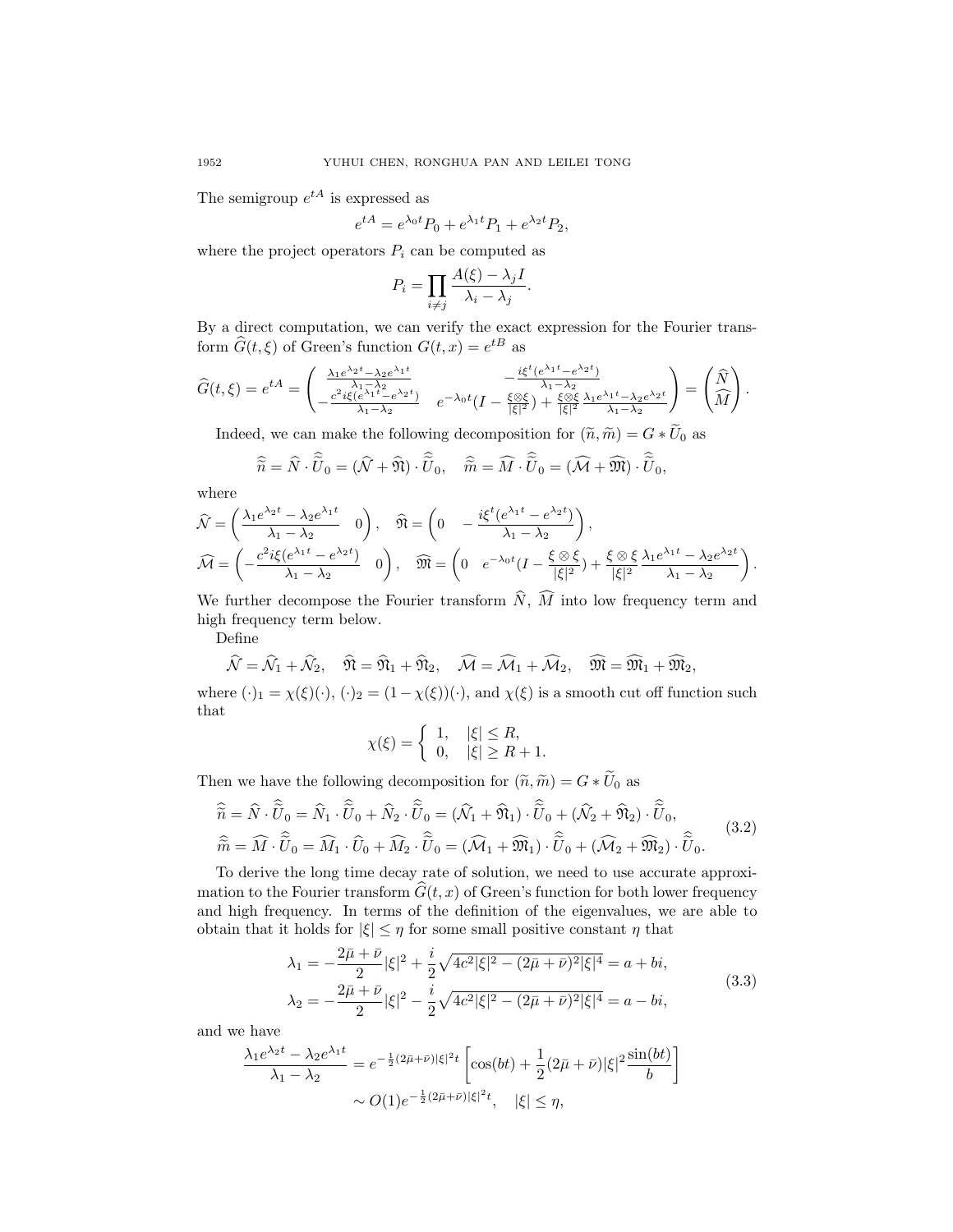THE SHARP TIME DECAY RATE OF THE NAVIER-STOKES SYSTEM 1953

$$
\frac{\lambda_1 e^{\lambda_1 t} - \lambda_2 e^{\lambda_2 t}}{\lambda_1 - \lambda_2} = e^{-\frac{1}{2}(2\bar{\mu} + \bar{\nu})|\xi|^2 t} \left[ \cos(bt) - \frac{1}{2}(2\bar{\mu} + \bar{\nu})|\xi|^2 \frac{\sin(bt)}{b} \right]
$$

$$
\sim O(1) e^{-\frac{1}{2}(2\bar{\mu} + \bar{\nu})|\xi|^2 t}, \quad |\xi| \le \eta,
$$

$$
\frac{e^{\lambda_1 t} - e^{\lambda_2 t}}{\lambda_1 - \lambda_2} = e^{-\frac{1}{2}(2\bar{\mu} + \bar{\nu})|\xi|^2 t} \frac{\sin(bt)}{b} \sim O(1) \frac{1}{|\xi|} e^{-\frac{1}{2}(2\bar{\mu} + \bar{\nu})|\xi|^2 t}, \quad |\xi| \le \eta,
$$

where

$$
b = \frac{1}{2}\sqrt{4c^2|\xi|^2 - (2\bar{\mu} + \bar{\nu})^2|\xi|^4} \sim c|\xi| + O(|\xi|^3), \quad |\xi| \le \eta.
$$

For the high frequency  $|\xi| \geq \eta$ , we are also able to obtain that it holds for  $|\xi| \geq \eta$ that

$$
\lambda_1 = -\frac{2\bar{\mu} + \bar{\nu}}{2} |\xi|^2 - \frac{1}{2} \sqrt{(2\bar{\mu} + \bar{\nu})^2 |\xi|^4 - 4c^2 |\xi|^2} = a - b,
$$
  

$$
\lambda_2 = -\frac{2\bar{\mu} + \bar{\nu}}{2} |\xi|^2 + \frac{1}{2} \sqrt{(2\bar{\mu} + \bar{\nu})^2 |\xi|^4 - 4c^2 |\xi|^2} = a + b,
$$
 (3.4)

and we have

$$
\frac{\lambda_1 e^{\lambda_2 t} - \lambda_2 e^{\lambda_1 t}}{\lambda_1 - \lambda_2} = \frac{1}{2} e^{(a+b)t} [1 + e^{-2bt}] - \frac{a}{2b} e^{(a+b)t} [1 - e^{-2bt}] \sim O(1) e^{-R_0 t}, \quad |\xi| \ge \eta,
$$

$$
\frac{\lambda_1 e^{\lambda_1 t} - \lambda_2 e^{\lambda_2 t}}{\lambda_1 - \lambda_2} = \frac{a+b}{2b} e^{(a+b)t} [1 - e^{-2bt}] + e^{(a-b)t} \sim O(1) e^{-R_0 t}, \quad |\xi| \ge \eta,
$$
  

$$
\frac{e^{\lambda_1 t} - e^{\lambda_2 t}}{\lambda_1 - \lambda_2} = \frac{1}{2b} e^{(a+b)t} [1 - e^{-2bt}] \sim O(1) \frac{1}{|\xi|^2} e^{-R_0 t}, \quad |\xi| \ge \eta,
$$

where

$$
b = \frac{1}{2}\sqrt{(2\bar{\mu}+\bar{\nu})^2|\xi|^4 - 4c^2|\xi|^2} \sim \frac{1}{2}(2\bar{\mu}+\bar{\nu})|\xi|^2 - \frac{2c^2}{2\bar{\mu}+\bar{\nu}} + O(|\xi|^{-2}), \quad |\xi| \ge \eta.
$$

Here  $R_0$ ,  $\eta$  are some fixed positive constants.

4. Time decay rate for linear semigroup. In this section, we apply the spectral analysis to the semigroup for the linearized Navier-Stokes system. We will establish the  $L^2$  and  $L^p$  ( $2 \le p \le \infty$ ) time decay rate of the global solutions for the linearized Navier-Stokes system.

4.1.  $L^2$ -time decay rate. With the help of the formula for Green's function in Fourier space and the asymptotic analysis on its elements, we are able to establish the  $L^2$  time decay rate. Indeed, we have the  $L^2$ -time decay rate of the global strong solution to the problem for the linearized Navier-Stokes system as follows.

<span id="page-8-0"></span>**Proposition 4.1.** Let  $U_0 = (n_0, m_0) \in L^1(\mathbb{R}^3) \cap H^l(\mathbb{R}^3)$  with  $l \geq 3$ , then  $(\tilde{n}, \tilde{m})$ <br>column the linearized Naviar Stakes eveters (2.1) and estimates for  $0 \leq k \leq l$  that solves the linearized Navier-Stokes system  $(3.1)$  and satisfies for  $0 \leq k \leq l$  that

$$
\|\nabla^k(\widetilde{n},\widetilde{m})(t)\|_{L^2(\mathbb{R}^3)} \leq C(1+t)^{-\frac{3}{4}-\frac{k}{2}} \big(\|U_0\|_{L^1(\mathbb{R}^3)} + \|\nabla^k U_0\|_{L^2(\mathbb{R}^3)}\big),
$$

where  $C$  is a positive constant independent of time.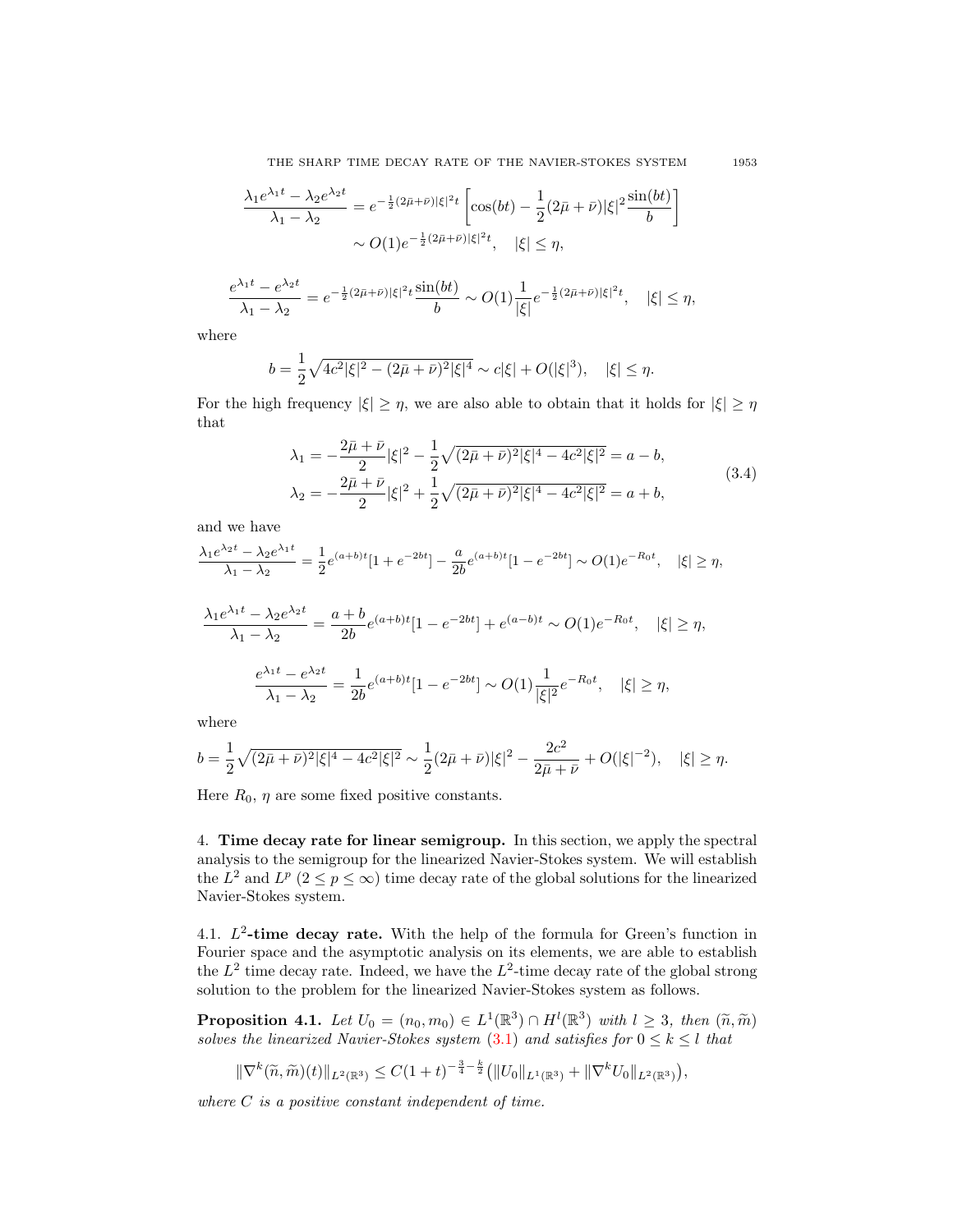Proof. A straightforward computation together with the formula of the Green's function  $\widehat{G}(t, \xi)$  gives

$$
\widehat{\tilde{n}}(t,\xi) = \frac{\lambda_1 e^{\lambda_2 t} - \lambda_2 e^{\lambda_1 t}}{\lambda_1 - \lambda_2} \widehat{n}_0 - \frac{i\xi \cdot \widehat{m}_0 (e^{\lambda_1 t} - e^{\lambda_2 t})}{\lambda_1 - \lambda_2} \n\sim \begin{cases}\nO(1) e^{-\frac{1}{2}(2\bar{\mu} + \bar{\nu})|\xi|^2 t} (|\widehat{n}_0| + |\widehat{m}_0|), & |\xi| \le \eta, \\
O(1) e^{-R_0 t} (|\widehat{n}_0| + |\widehat{m}_0|), & |\xi| \ge \eta,\n\end{cases}
$$
\n
$$
\widehat{\tilde{m}}(t,\xi) = -\frac{c^2 i\xi (e^{\lambda_1 t} - e^{\lambda_2 t})}{\lambda_1 - \lambda_2} \widehat{n}_0 + e^{-\lambda_0 t} \widehat{m}_0 + \left(\frac{\lambda_1 e^{\lambda_1 t} - \lambda_2 e^{\lambda_2 t}}{\lambda_1 - \lambda_2} - e^{-\lambda_0 t}\right) \frac{\xi(\xi \cdot \widehat{m}_0)}{|\xi|^2} \n\sim \begin{cases}\nO(1) e^{-\bar{\mu}|\xi|^2 t} (|\widehat{n}_0| + |\widehat{m}_0|), & |\xi| \le \eta, \\
O(1) e^{-R_0 t} (|\widehat{n}_0| + |\widehat{m}_0|), & |\xi| \ge \eta,\n\end{cases}
$$

here and below,  $R_0$ ,  $\eta$  are some fixed positive constants. Therefore, we have the  $L^2$ -decay rate for  $(\widetilde{n}, \widetilde{m})$  as

$$
\begin{split}\n&\|(\widehat{\hat{n}},\widehat{\hat{m}})(t)\|_{L^{2}(\mathbb{R}^{3})}^{2} \\
&= \int_{|\xi| \leq \eta} |(\widehat{\hat{n}},\widehat{\hat{m}})(t,\xi)|^{2} d\xi + \int_{|\xi| \geq \eta} |(\widehat{\hat{n}},\widehat{\hat{m}})(t,\xi)|^{2} d\xi \\
&\lesssim \int_{|\xi| \leq \eta} e^{-2\bar{\mu}|\xi|^{2}t} (|\widehat{n}_{0}|^{2} + |\widehat{m}_{0}|^{2}) d\xi + \int_{|\xi| \geq \eta} e^{-2R_{0}t} (|\widehat{n}_{0}|^{2} + |\widehat{m}_{0}|^{2}) d\xi \\
&\lesssim (1+t)^{-\frac{3}{2}} \|(n_{0},m_{0})\|_{L^{1}(\mathbb{R}^{3}) \cap L^{2}(\mathbb{R}^{3})}^{2}.\n\end{split}
$$

And the  $L^2$ -decay rate on the derivatives of  $(\tilde{n}, \tilde{m})$  as

$$
\begin{split} &\| (\widehat{\nabla^k \widetilde{n}}, \widehat{\nabla^k \widetilde{m}})(t) \|_{L^2(\mathbb{R}^3)}^2 \\ &= \int_{|\xi| \leq \eta} |\xi|^{2k} |(\widehat{\widetilde{n}}, \widehat{\widetilde{m}})(t,\xi)|^2 d\xi + \int_{|\xi| \geq \eta} |\xi|^{2k} |(\widehat{\widetilde{n}}, \widehat{\widetilde{m}})(t,\xi)|^2 d\xi \\ &\lesssim \int_{|\xi| \leq \eta} e^{-2\bar{\mu} |\xi|^2 t} |\xi|^{2k} (|\widehat{n}_0|^2 + |\widehat{m}_0|^2) d\xi + \int_{|\xi| \geq \eta} e^{-2R_0 t} |\xi|^{2k} (|\widehat{n}_0|^2 + |\widehat{m}_0|^2) d\xi \\ &\lesssim (1+t)^{-\frac{3}{2} - k} \big( \| (n_0, m_0) \|_{L^1(\mathbb{R}^3)}^2 + \| (\nabla^k n_0, \nabla^k m_0) \|_{L^2(\mathbb{R}^3)}^2 \big). \end{split}
$$

The proof of the Proposition [4.1](#page-8-0) is completed.

 $\Box$ 

It should be noted that the  $L^2$ -time decay rates derived above are optimal.

<span id="page-9-0"></span>**Proposition 4.2.** Let  $U_0 = (n_0, m_0) \in L^1(\mathbb{R}^3) \cap H^l(\mathbb{R}^3)$  with  $l \geq 3$ , assume that  $M_n = \int_{\mathbb{R}^3} n_0(x) dx$  and  $M_m = \int_{\mathbb{R}^3} m_0(x) dx$  satisfies that  $M_n$ ,  $M_m$  are at least not all zeros, then the solution  $(\widetilde{n}, \widetilde{m})$  of the linearized Navier-Stokes system  $(3.1)$  given by Proposition [4.1](#page-8-0) satisfies for  $0 \leq k \leq l$ 

$$
C^{-1}(1+t)^{-\frac{3}{4}-\frac{k}{2}} \leq \|\nabla^k \widetilde{n}(t)\|_{L^2(\mathbb{R}^3)} \leq C(1+t)^{-\frac{3}{4}-\frac{k}{2}},
$$
  

$$
C^{-1}(1+t)^{-\frac{3}{4}-\frac{k}{2}} \leq \|\nabla^k \widetilde{m}(t)\|_{L^2(\mathbb{R}^3)} \leq C(1+t)^{-\frac{3}{4}-\frac{k}{2}},
$$

where  $C$  is a positive constant independent of time.

*Proof.* We only show the case of  $k = 0$  for simplicity, the argument applies to the other orders of derivatives. From the formula of the Green's function  $G(t, \xi)$ , we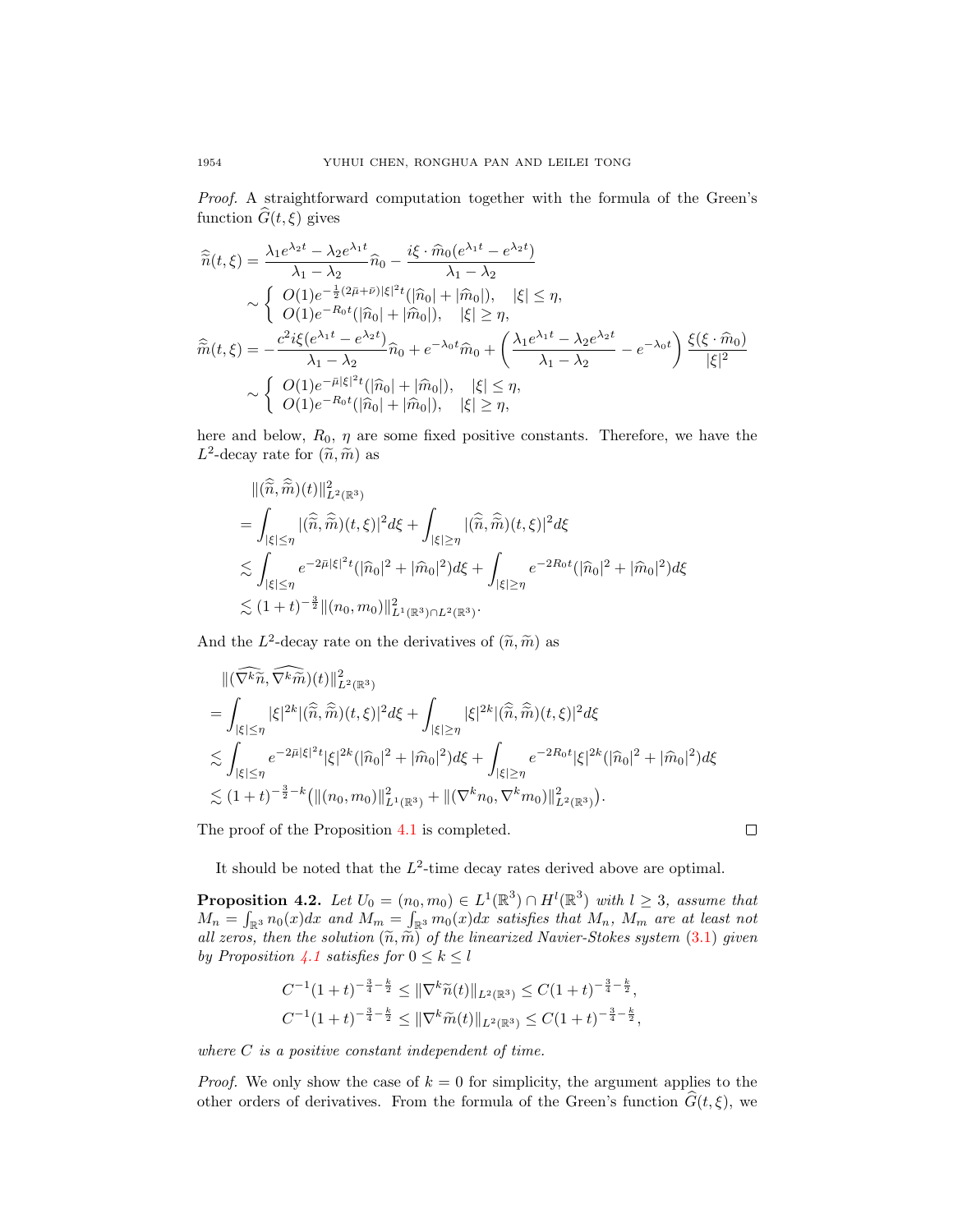deduce that

$$
\begin{split} &\widetilde{n}(t,\xi) \\ &= \frac{\lambda_1 e^{\lambda_2 t} - \lambda_2 e^{\lambda_1 t}}{\lambda_1 - \lambda_2} \widehat{n}_0 - \frac{i\xi \cdot \widehat{m}_0(e^{\lambda_1 t} - e^{\lambda_2 t})}{\lambda_1 - \lambda_2} \\ &= e^{-\frac{1}{2}(2\bar{\mu} + \bar{\nu})|\xi|^2 t} \left[ \cos(bt)\widehat{n}_0 - i\xi \cdot \widehat{m}_0 \frac{\sin(bt)}{b} \right] + e^{-\frac{1}{2}(2\bar{\mu} + \bar{\nu})|\xi|^2 t} \left[ \frac{1}{2}(2\bar{\mu} + \bar{\nu})|\xi|^2 \frac{\sin(bt)}{b} \widehat{n}_0 \right] \\ &= T_1 + T_2, \quad \text{for} \quad |\xi| \le \eta, \end{split}
$$

$$
\hat{\tilde{m}}(t,\xi) = -\frac{c^2 i \xi (e^{\lambda_1 t} - e^{\lambda_2 t})}{\lambda_1 - \lambda_2} \hat{n}_0 + e^{-\lambda_0 t} \hat{m}_0 + \left(\frac{\lambda_1 e^{\lambda_1 t} - \lambda_2 e^{\lambda_2 t}}{\lambda_1 - \lambda_2} - e^{-\lambda_0 t}\right) \frac{\xi(\xi \cdot \hat{m}_0)}{|\xi|^2} \n= \left[e^{-\frac{1}{2}(2\bar{\mu} + \bar{\nu})|\xi|^2 t} \left[\cos(bt) \frac{\xi(\xi \cdot \hat{m}_0)}{|\xi|^2} - c^2 i \xi \frac{\sin(bt)}{b} \hat{n}_0\right] + e^{-\bar{\mu}|\xi|^2 t} \left[\hat{m}_0 - \frac{\xi(\xi \cdot \hat{m}_0)}{|\xi|^2}\right] \right] \n- e^{-\frac{1}{2}(2\bar{\mu} + \bar{\nu})|\xi|^2 t} \left[\frac{1}{2}(2\bar{\mu} + \bar{\nu})|\xi|^2 \frac{\sin(bt)}{b} \frac{\xi(\xi \cdot \hat{m}_0)}{|\xi|^2}\right] \n= S_1 + S_2, \text{ for } |\xi| \leq \eta,
$$

here and below,  $\eta$  is a sufficiently small but fixed constant.

<span id="page-10-0"></span>It is easy to check that

$$
\|\widehat{\widetilde{n}}(t,\xi)\|_{L^2}^2 = \int_{|\xi| \le \eta} |\widehat{\widetilde{n}}(t,\xi)|^2 d\xi + \int_{|\xi| \ge \eta} |\widehat{\widetilde{n}}(t,\xi)|^2 d\xi
$$
\n
$$
\ge \int_{|\xi| \le \eta} |T_1 + T_2|^2 d\xi \ge \int_{|\xi| \le \eta} \frac{1}{2} |T_1|^2 - |T_2|^2 d\xi. \tag{4.1}
$$

We then calculate that

<span id="page-10-1"></span>
$$
\int_{|\xi| \le \eta} |T_2|^2 d\xi \lesssim \|\hat{n}_0\|_{L^\infty}^2 \int_{|\xi| \le \eta} e^{-(2\bar{\mu} + \bar{\nu})|\xi|^2 t} |\xi|^4 \left(\frac{\sin(bt)}{b}\right)^2 d\xi
$$
\n
$$
\lesssim \|\hat{n}_0\|_{L^\infty}^2 \int_{|\xi| \le \eta} e^{-(2\bar{\mu} + \bar{\nu})|\xi|^2 t} |\xi|^2 d\xi \lesssim (1+t)^{-\frac{5}{2}} \|n_0\|_{L^1}^2.
$$
\n(4.2)

Since  $n_0(x) \in L^1$  implies  $\widehat{n}_0(\xi) \in C(\mathbb{R}^3)$ . If  $\widehat{n}_0(0) = \int_{\mathbb{R}^3} n_0(x) dx \neq 0$ , we deduce that  $\widehat{n}_0(\xi) \neq 0$  for  $|\xi| \leq \eta$  when  $\eta$  is sufficiently small. One finds that, when  $M_n \neq 0$ ,

$$
|\widehat{n}_0(\xi)|^2 \ge \frac{1}{C} \left| \int_{\mathbb{R}^3} n_0(x) dx \right|^2 \ge \frac{M_n^2}{C}, \quad \text{for} \quad |\xi| \le \eta.
$$

For  $\hat{m}_0$ , a similar argument yields that, when  $M_m \neq 0$ , we have

$$
\frac{|\xi \cdot \widehat{m}_0(\xi)|^2}{|\xi|^2} \ge \frac{|\xi \cdot M_m|^2}{C|\xi|^2}, \quad \text{for} \quad |\xi| \le \eta.
$$

When  $M_n \neq 0$ ,  $M_m \neq 0$ , with the help of the above analysis, using  $b \sim c |\xi| + O(|\xi|^3)$ for  $|\xi| \leq \eta$ , we obtain that

<span id="page-10-2"></span>
$$
\int_{|\xi| \le \eta} |T_1|^2 d\xi
$$
\n
$$
\ge \frac{M_n^2}{C} \int_{|\xi| \le \eta} e^{-(2\bar{\mu} + \bar{\nu})|\xi|^2 t} \cos^2(bt) d\xi + \frac{1}{C} \int_{|\xi| \le \eta} \frac{|\xi \cdot M_m|^2}{b^2} e^{-(2\bar{\mu} + \bar{\nu})|\xi|^2 t} \sin^2(bt) d\xi
$$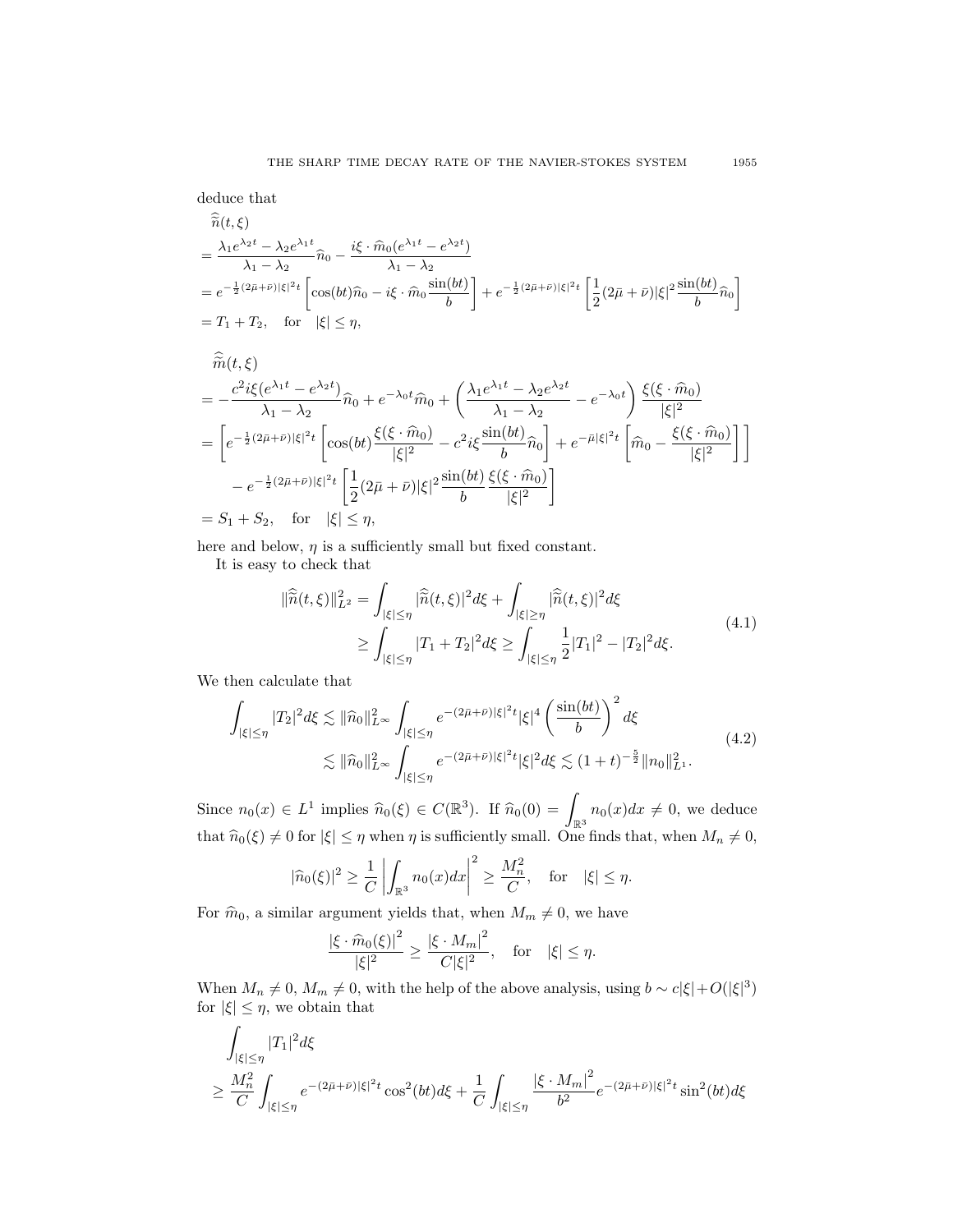1956 YUHUI CHEN, RONGHUA PAN AND LEILEI TONG

$$
\geq \frac{\min\{M_n^2, \frac{M_m^2}{3c^2}\}}{C} \int_{|\xi| \leq \eta} e^{-(2\bar{\mu} + \bar{\nu})|\xi|^2 t} \left(\cos^2(bt) + \sin^2(bt)\right) d\xi
$$
  
\n
$$
\geq C_1 \int_{|\xi| \leq \eta} e^{-(2\bar{\mu} + \bar{\nu})|\xi|^2 t} d\xi
$$
  
\n
$$
\geq C^{-1} (1 + t)^{-\frac{3}{2}}.
$$
\n(4.3)

If  $M_n \neq 0$ ,  $M_m = 0$ , and by the conituinity of  $\hat{m}_0$  near  $\xi = 0$ , there exists a small enough constant  $\epsilon$  such that  $\epsilon \to 0$  as  $\xi \to 0$ , and

$$
|\widehat{m}_0(\xi)|^2 < \epsilon, \quad \text{for} \quad |\xi| \le \eta.
$$

We thus use the help of spherical coordinates and the change of variables  $r = |\xi|$ √ t to obtain that

<span id="page-11-0"></span>
$$
\int_{|\xi| \le \eta} |T_1|^2 d\xi
$$
\n
$$
\ge \frac{M_n^2}{C} \int_{|\xi| \le \eta} e^{-(2\bar{\mu} + \bar{\nu})|\xi|^2 t} \cos^2(bt) d\xi - \frac{\epsilon}{Cc^2} \int_{|\xi| \le \eta} e^{-(2\bar{\mu} + \bar{\nu})|\xi|^2 t} \sin^2(bt) d\xi
$$
\n
$$
\ge \frac{M_n^2}{C} t^{-\frac{3}{2}} \int_0^{\eta \sqrt{t}} e^{-(2\bar{\mu} + \bar{\nu})r^2} \cos^2(c r \sqrt{t}) r^2 dr - \frac{\epsilon}{Cc^2} t^{-\frac{3}{2}} \int_0^{\eta \sqrt{t}} e^{-(2\bar{\mu} + \bar{\nu})r^2} \sin^2(c r \sqrt{t}) r^2 dr
$$
\n
$$
\ge \frac{M_n^2}{C} t^{-\frac{3}{2}} \sum_{k=0}^{\lfloor \frac{cnt}{\bar{\tau}} \rfloor - 1} \int_{\frac{k\pi}{c\sqrt{t}}}^{\frac{k\pi + \frac{\pi}{4}}{c\sqrt{t}}} e^{-(2\bar{\mu} + \bar{\nu})r^2} \cos^2(c r \sqrt{t}) r^2 dr - \frac{\epsilon}{Cc^2} (1 + t)^{-\frac{3}{2}}
$$
\n
$$
\ge \frac{M_n^2}{2C} t^{-\frac{3}{2}} \sum_{k=0}^{\lfloor \frac{cnt}{\bar{\tau}} \rfloor - 1} \int_{\frac{k\pi}{c\sqrt{t}}}^{\frac{k\pi + \frac{\pi}{4}}{c\sqrt{t}}} e^{-(2\bar{\mu} + \bar{\nu})r^2} r^2 dr - \frac{\epsilon}{Cc^2} (1 + t)^{-\frac{3}{2}}
$$
\n
$$
\ge C_1^{-1} (1 + t)^{-\frac{3}{2}} - C_2^{-1} \epsilon (1 + t)^{-\frac{3}{2}}
$$
\n
$$
\ge C^{-1} (1 + t)^{-\frac{3}{2}}
$$
\n
$$
(4.4)
$$

In the case of  $M_n = 0$ ,  $M_m \neq 0$ , we can use a similar argument to obtain that

<span id="page-11-1"></span>
$$
\int_{|\xi| \le \eta} |T_1|^2 d\xi
$$
\n
$$
\ge -\frac{\epsilon}{C} \int_{|\xi| \le \eta} e^{-(2\bar{\mu} + \bar{\nu})|\xi|^2 t} \cos^2(bt) d\xi + \frac{M_m^2}{3Cc^2} \int_{|\xi| \le \eta} e^{-(2\bar{\mu} + \bar{\nu})|\xi|^2 t} \sin^2(bt) d\xi \quad (4.5)
$$
\n
$$
\ge C^{-1} (1+t)^{-\frac{3}{2}}.
$$

Combining the above estimates  $(4.1)$ ,  $(4.2)$ ,  $(4.3)$ ,  $(4.4)$  and  $(4.5)$ , we obtain the lower bound of the time decay rate for  $\tilde{n}(t, x)$  as

$$
\|\widetilde{n}(t,x)\|_{L^2}^2 = \|\widehat{\widetilde{n}}(t,\xi)\|_{L^2}^2 \ge C^{-1}(1+t)^{-\frac{3}{2}}.
$$

The lower bound of the time decay rate for  $\widetilde{m}(t, x)$  can be shown in a similar fashion. It is not difficult to derive that

$$
\|\widehat{\widetilde{m}}(t,\xi)\|_{L^2}^2 \ge \int_{|\xi| \le \eta} \frac{1}{2} |S_1|^2 - |S_2|^2 d\xi, \tag{4.6}
$$

<span id="page-11-3"></span><span id="page-11-2"></span>then we find that

$$
\int_{|\xi| \le \eta} |S_2|^2 d\xi \lesssim (1+t)^{-\frac{5}{2}} \|m_0\|_{L^1}^2.
$$
 (4.7)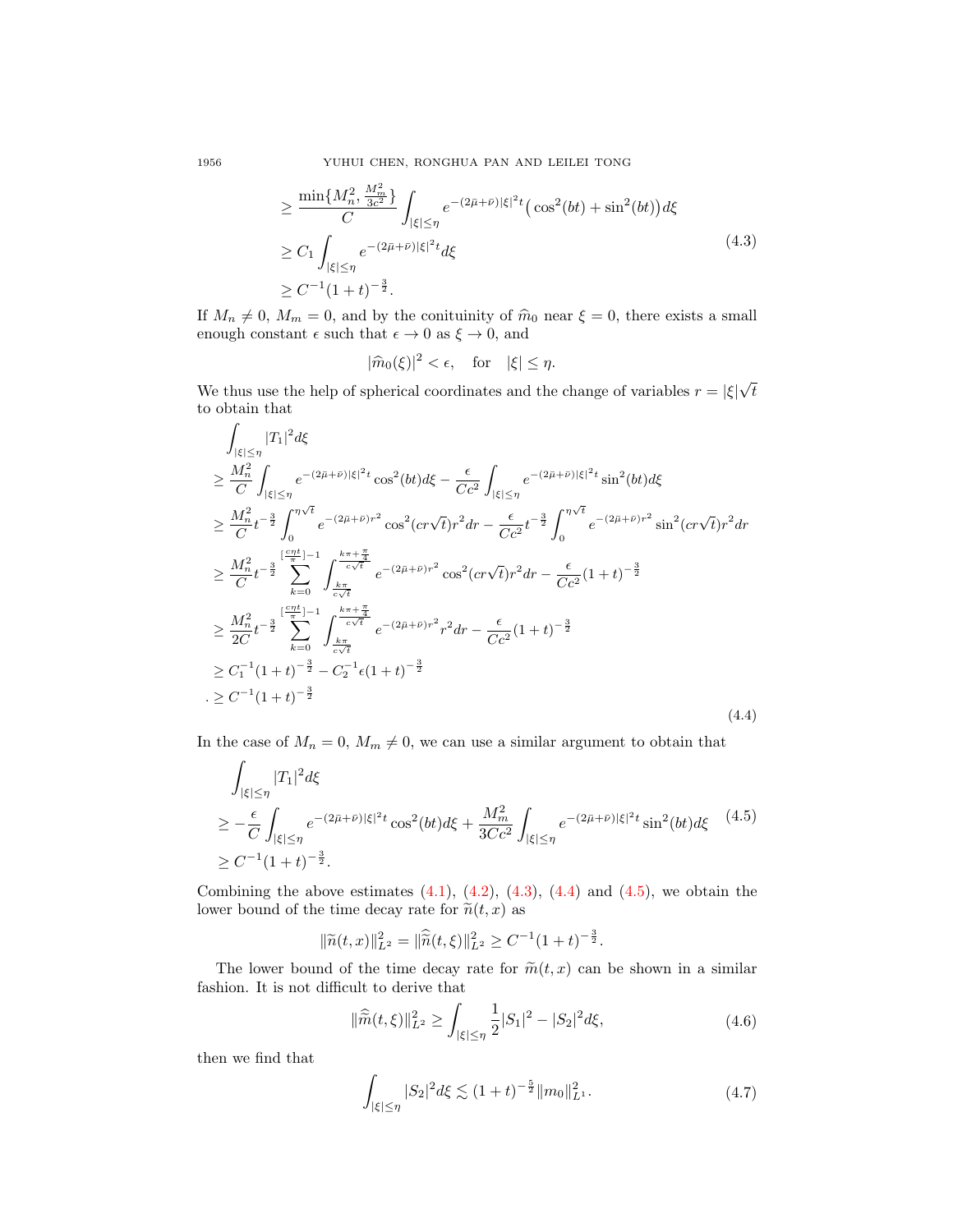We then calculate that

$$
\int_{|\xi| \leq \eta} |S_1|^2 d\xi
$$
\n
$$
\geq \left\{ \frac{c^4 M_n^2}{C} \int_{|\xi| \leq \eta} \frac{|\xi|^2}{b^2} e^{-(2\bar{\mu} + \bar{\nu})|\xi|^2 t} \sin^2(bt) d\xi + \frac{1}{C} \int_{|\xi| \leq \eta} \frac{|\xi \cdot M_m|^2}{|\xi|^2} e^{-(2\bar{\mu} + \bar{\nu})|\xi|^2 t} \cos^2(bt) d\xi \right\}
$$
\n
$$
+ \left\{ \int_{|\xi| \leq \eta} e^{-\frac{1}{2}(4\bar{\mu} + \bar{\nu})|\xi|^2 t} \cos(bt) \frac{\xi(\xi \cdot \hat{m}_0)}{|\xi|^2} \left( \hat{m}_0 - \frac{\xi(\xi \cdot \hat{m}_0)}{|\xi|^2} \right) d\xi \right\}
$$
\n
$$
= J_1 + J_2.
$$

A direct computation gives rise to

<span id="page-12-0"></span>
$$
J_1 \ge C^{-1} (1+t)^{-\frac{3}{2}}, \qquad J_2 = 0. \tag{4.8}
$$

 $\Box$ 

Combining the above estimates  $(4.6)$ ,  $(4.7)$  and  $(4.8)$ , we obtain the lower bound of the time decay rate for  $\widetilde{m}(t, x)$  as

$$
\|\widetilde{m}(t,x)\|_{L^2}^2 = \|\widehat{\widetilde{m}}(t,\xi)\|_{L^2}^2 \ge C^{-1}(1+t)^{-\frac{3}{2}}.
$$

Then the proof of Proposition [4.2](#page-9-0) is completed.

4.2.  $L^p$ -time decay rate. In this subsection, we establish the following  $L^p$ -time decay rate of the global strong solution to the linearized Navier-Stokes system with  $p \in [2, +\infty].$ 

<span id="page-12-1"></span>**Proposition 4.3.** Let  $U_0 = (n_0, m_0) \in L^1(\mathbb{R}^3) \cap W^{l,p}(\mathbb{R}^3)$  with  $l \geq 3$ , then  $(\tilde{n}, \tilde{m})$  coluge the linearized Navigr Stokes system (3.1) and satisfies for  $0 \leq k \leq l$  and solves the linearized Navier-Stokes system  $(3.1)$  and satisfies for  $0 \leq k \leq l$  and  $p \in [2, +\infty]$  that

$$
\|\nabla^k(\widetilde{n},\widetilde{m})(t)\|_{L^p(\mathbb{R}^3)} \leq C(1+t)^{-\frac{3}{2}(1-\frac{1}{p})-\frac{k}{2}}\big(\|U_0\|_{L^1(\mathbb{R}^3)} + \|\nabla^k U_0\|_{L^p(\mathbb{R}^3)}\big),
$$

where  $C$  is a positive constant independent of time.

To prove Proposition [4.3,](#page-12-1) the following two lemmas in [\[6\]](#page-21-0) are helpful.

<span id="page-12-2"></span>**Lemma 4.1.** Let  $n \geq 1$  and assume that  $\hat{f}(\xi) \in L^{\infty} \cap C^{n+1}(\mathbb{R}^n / \{0\})$ , with

$$
|\nabla_{\xi}^{\alpha}\hat{f}(\xi)| \le C' \begin{cases} |\xi|^{-|\alpha| + \sigma_1}, & |\xi| \le R, |\alpha| = n, \\ |\xi|^{-|\alpha| - \sigma_2}, & |\xi| \ge R, |\alpha| = n - 1, n, n + 1, \end{cases}
$$

where  $\sigma_1, \sigma_2 > 0$  and  $n > 2 - 2\sigma_2$ . Then  $\hat{f}(\xi)$  is continuous at 0 and  $\infty$ , and

$$
f = m_1 + m_2 \delta,
$$

where  $m_1 \in L^1(\mathbb{R}^n)$  satisfies  $||m_1||_{L^1(\mathbb{R}^n)} \leq C(C')$ ,  $m_2$  is the constant

$$
m_2 = (2\pi)^{-\frac{n}{2}} \lim_{|\xi| \to \infty} \hat{f}(\xi),
$$

and  $\delta$  is the Dirac distribution. In particular,  $\hat{f}(\xi)$  is a strong  $L^p$  multiplier,  $1 \leq$  $p \leq \infty$ , in the sense that, for any  $g \in L^p$ ,

$$
||f * g||_{L^p} \le C||g||_{L^p}, \quad 1 \le p \le \infty,
$$

where C depends only on  $|m_2| \leq ||\hat{f}||_{L^{\infty}}$  and the constant C' above.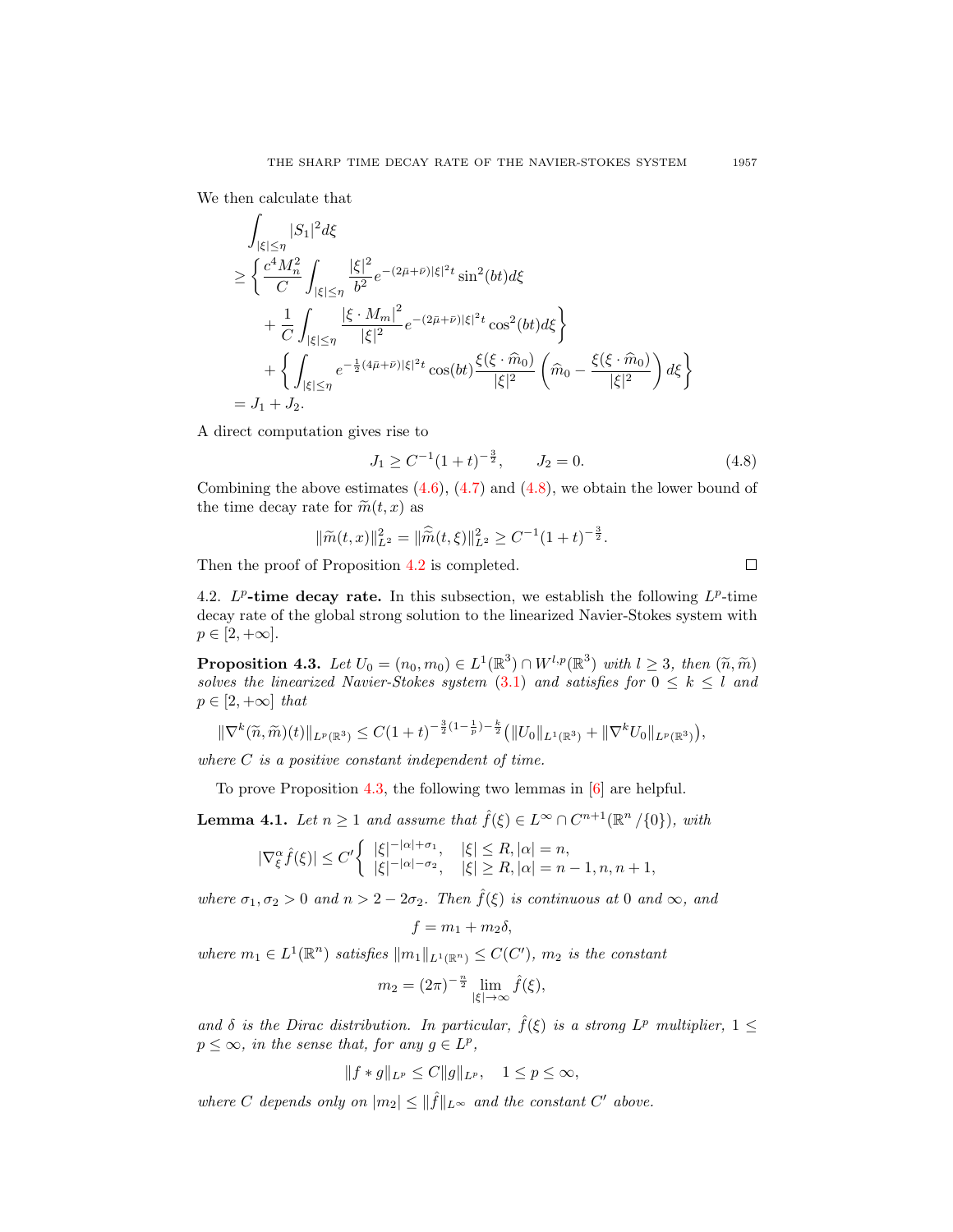<span id="page-13-0"></span>**Lemma 4.2.** Let  $\hat{g}(t,\xi) = \hat{K}(t,\xi)\hat{f}(\xi)$ , where  $\hat{K}(t,\xi) = e^{-\vartheta |\xi|^2 t}$ ,  $\hat{f}(\xi) \in L^{\infty}$  $C^{n+1}(\mathbb{R}^n)$ , and

$$
|\nabla_{\xi}^{\beta}\hat{f}(\xi)| \le C' |\xi|^{-|\beta|}, \quad |\beta| \le n+1.
$$

Then  $\nabla_x^{\alpha} g(t, \cdot) \in L^p$  for  $t > 0$ , and for all  $\alpha$ ,  $1 \le p \le \infty$ , we have

$$
\|\nabla_x^{\alpha} g(t,\cdot)\|_{L^p} \leq C(|\alpha|)t^{-\frac{n}{2}(1-\frac{1}{p})-\frac{|\alpha|}{2}}.
$$

In particular,  $\widehat{\nabla_x^{\alpha} g(t, x)} = (i\xi)^{\alpha} \hat{g}(t, \xi)$  is a strong  $L^p$  multiplier, with norm bounded by  $C(|\alpha|, \vartheta)C't^{-\frac{|\alpha|}{2}}$ , where the constant  $C(|\alpha|, \vartheta)$  depends only on  $|\alpha|$  and  $\vartheta$ .

Now let us turn to the proof of Proposition [4.3.](#page-12-1)

*Proof of Proposition [4.3.](#page-12-1)* We first analyze above higher frequency terms denoted by  $(\cdot)_2$ . Recall that

$$
\lambda_1 = -(2\bar{\mu} + \bar{\nu})|\xi|^2 + \frac{2c^2}{2\bar{\mu} + \bar{\nu}} + O(|\xi|^{-2}), \quad \lambda_2 = -\frac{2c^2}{2\bar{\mu} + \bar{\nu}} + O(|\xi|^{-2}), \quad |\xi| \ge \eta.
$$

We shall prove that the higher frequency terms are  $L^p$  Fourier multipliers with an exponential time decay coefficient  $Ce^{-c_1t}$  for some constants  $c_1 > 0$ . For simplicity, we only show that  $\hat{N}_2$  is an  $L^p$  Fourier multiplier at higher frequency as follows. It holds

$$
\frac{\lambda_1 e^{\lambda_2 t} - \lambda_2 e^{\lambda_1 t}}{\lambda_1 - \lambda_2} = e^{\lambda_2 t} + \frac{\lambda_2 e^{\lambda_2 t}}{\lambda_1 - \lambda_2} - \frac{\lambda_2 e^{\lambda_1 t}}{\lambda_1 - \lambda_2}.
$$

By a direct computation, it is easy to verify

$$
|\nabla_{\xi}^{k}\lambda_{2}| \lesssim |\xi|^{-2-k}, \quad |\xi| \geq \eta,
$$

which gives rise to

$$
\left|\nabla_{\xi}^{k}\left[(1-\chi(\cdot))e^{\lambda_{2}t}\right]\right|, \left|\nabla_{\xi}^{k}\left[(1-\chi(\cdot))\frac{\lambda_{2}e^{\lambda_{2}t}}{\lambda_{1}-\lambda_{2}}\right]\right| \lesssim \left\{\begin{array}{ll}0, & |\xi|\leq R, \\ e^{-c_{1}t}|\xi|^{-2-k}, & |\xi|\geq R,\end{array}\right.
$$

here and below,  $R > 0$  is a given constant. Thus, from Lemma [4.1](#page-12-2) it follows that the inverse Fourier transform of the term  $(1 - \chi(\cdot)) \left( e^{\lambda_2 t} + \frac{\lambda_2 e^{\lambda_2 t}}{\lambda_1 - \lambda_2} \right)$  $\frac{\lambda_2 e^{\lambda_2 t}}{\lambda_1 - \lambda_2}$  is an  $L^p$  multiplier with the coefficient  $Ce^{-c_1t}$ . The other part of  $\tilde{\mathcal{N}}_2$  at higher frequency can be written as

$$
(1 - \chi(\cdot))\frac{\lambda_2 e^{\lambda_1 t}}{\lambda_1 - \lambda_2} \sim e^{-\frac{1}{2}(2\bar{\mu} + \bar{\nu})|\xi|^2 t} \Big[ (1 - \chi(\cdot)) \frac{e^{(-\lambda_2 - \frac{1}{2}(2\bar{\mu} + \bar{\nu})|\xi|^2)t}}{\lambda_1 - \lambda_2} \Big].
$$

We can regard  $e^{-\frac{1}{2}(2\bar{\mu}+\bar{\nu})|\xi|^2t}$  as the function  $K(t,\xi)$  of Lemma [4.2,](#page-13-0) and the rest term satisfies the condition. Thus, the inverse Fourier transform of  $(1 - \chi(\cdot))\frac{\lambda_2 e^{\lambda_1 t}}{\lambda_1 - \lambda_2}$  $\lambda_1-\lambda_2$ is also an  $L^p$  multiplier with the coefficient  $Ce^{-c_1t}$ . These facts imply that  $\widehat{\mathcal{N}}_2$ at higher frequency is an  $L^p$  multiplier with the coefficient  $Ce^{-c_1t}$ . Applying the similar analysis to the terms  $\widehat{\mathfrak{N}}_2$ ,  $\widehat{\mathcal{M}}_2$ , and  $\widehat{\mathfrak{M}}_2$ , we can show that their inverse Fourier transform are all  $L^p$  multiplier with the constant coefficient  $Ce^{-c_1t}$ . Then

<span id="page-13-1"></span>
$$
\|(\nabla_x^k(\mathcal{N}_2 * f), \nabla_x^k(\mathfrak{N}_2 * f), \nabla_x^k(\mathcal{M}_2 * f), \nabla_x^k(\mathfrak{M}_2 * f))(t)\|_{L^p} \le Ce^{-c_1 t} \|\nabla_x^k f\|_{L^p}, \tag{4.9}
$$

for all integer  $k \geq 0$ , and  $p \in [2, \infty]$ .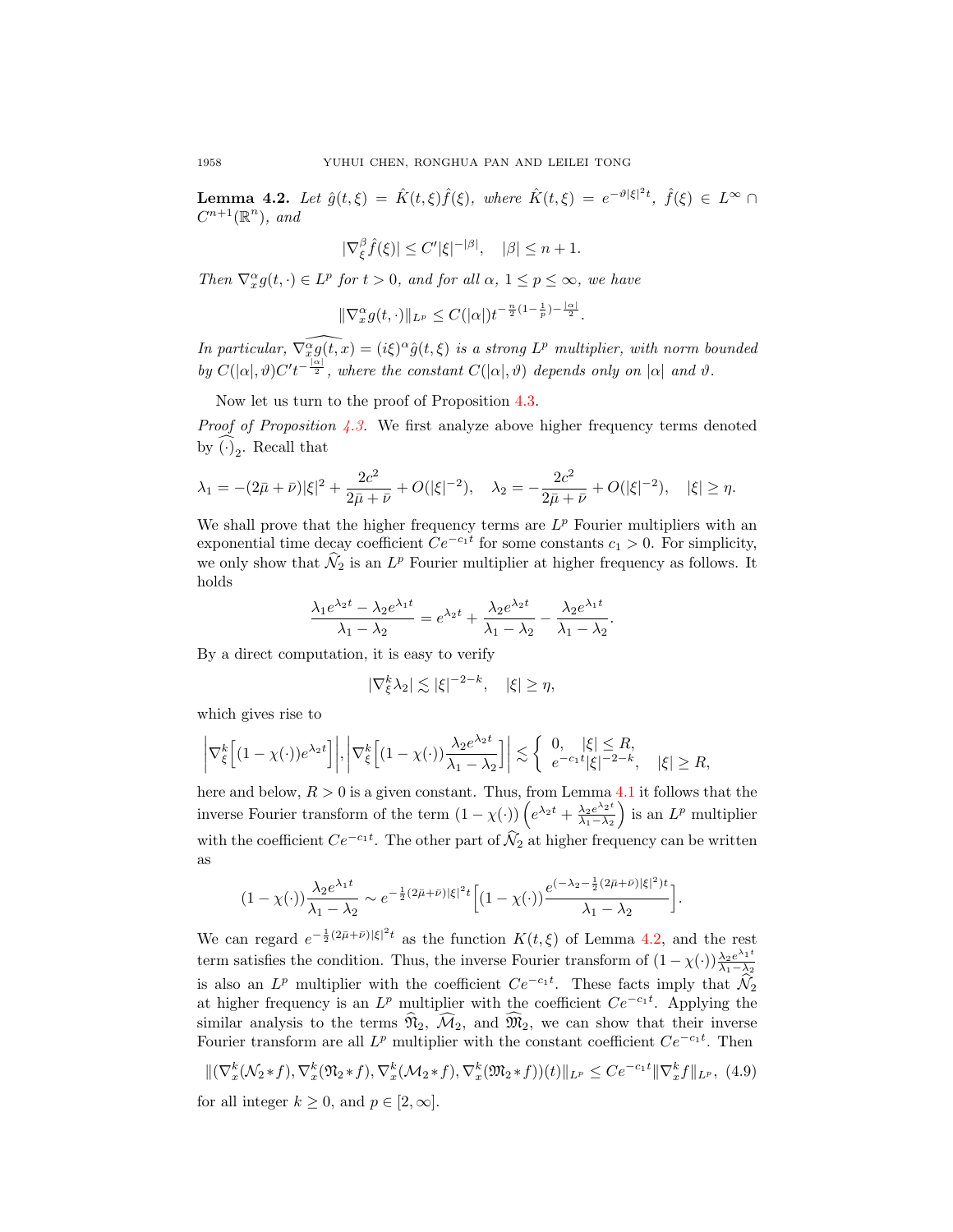We also need to deal with the corresponding lower frequency terms denoted by  $(\cdot)_1$ . Recall that

$$
\frac{\lambda_1 e^{\lambda_2 t} - \lambda_2 e^{\lambda_1 t}}{\lambda_1 - \lambda_2}, \frac{\lambda_1 e^{\lambda_1 t} - \lambda_2 e^{\lambda_2 t}}{\lambda_1 - \lambda_2}, \frac{|\xi|(e^{\lambda_1 t} - e^{\lambda_2 t})}{\lambda_1 - \lambda_2} \sim O(1) e^{-\frac{1}{2}(2\bar{\mu} + \bar{\nu})|\xi|^2 t}, \quad |\xi| \le \eta,
$$

which imply that for  $|\xi| \leq \eta$  that

$$
|\widehat{\mathcal{M}}_1| \sim O(1) e^{-c_2 |\xi|^2 t}, \quad |\widehat{\mathfrak{N}}_1| \sim O(1) e^{-c_2 |\xi|^2 t}, |\widehat{\mathcal{M}}_1| \sim O(1) e^{-c_2 |\xi|^2 t}, \quad |\widehat{\mathfrak{M}}_1| \sim O(1) e^{-c_2 |\xi|^2 t},
$$

for some constants  $c_2 > 0$ . Thus, by Hausdroff-Young's inequality with  $p \in [2, +\infty]$ , we can obtain

<span id="page-14-0"></span>
$$
\begin{split} \|\nabla^k \mathcal{N}_1, \nabla^k \mathfrak{N}_1, \nabla^k \mathcal{M}_1, \nabla^k \mathfrak{N}_1)(t)\|_{L^p} &\leq & C \left( \int_{|\xi| \leq \eta} \left| |\xi|^k e^{-c_2 |\xi|^2 t} \right|^q d\xi \right)^{\frac{1}{q}} \\ &\leq & C \left( 1 + t \right)^{-\frac{3}{2} (1 - \frac{1}{p}) - \frac{k}{2}} .\end{split} \tag{4.10}
$$

Combining [\(4.9\)](#page-13-1) and [\(4.10\)](#page-14-0), we finally have for  $t > 0$  that

$$
\begin{aligned} \|(\nabla^k (N * f), \nabla^k (M * f))(t)\|_{L^p} &= \|(\nabla^k ((N_1 + N_2) * f), \nabla^k ((M_1 + M_2) * f))(t)\|_{L^p} \\ &\le C(1 + t)^{-\frac{3}{2}(1 - \frac{1}{p}) - \frac{k}{2}} \|f\|_{L^1} + Ce^{-c_1 t} \|\nabla^k f\|_{L^p} \\ &\le C(1 + t)^{-\frac{3}{2}(1 - \frac{1}{p}) - \frac{k}{2}} (\|f\|_{L^1} + \|\nabla^k f\|_{L^p}). \end{aligned}
$$

The proof of Proposition [4.3](#page-12-1) is completed.

5.  $L^2$ -time decay rate for nonlinear system. We are ready to prove Theorem [1.1](#page-2-3) on the sharp time decay rate of the global solution to the initial value problem for the nonlinear Navier-Stokes system.

In what follows, we will set  $n_h = n - \tilde{n}$  and  $m_h = m - \tilde{m}$ , then we have

<span id="page-14-1"></span>
$$
\begin{cases}\n\partial_t n_h + \text{div } m_h = 0, & (t, x) \in \mathbb{R}^+ \times \mathbb{R}^3, \\
\partial_t m_h + c^2 \nabla n_h - \bar{\mu} \triangle m_h - (\bar{\mu} + \bar{\nu}) \nabla \text{div } m_h = F, & (t, x) \in \mathbb{R}^+ \times \mathbb{R}^3, \\
\lim_{|x| \to \infty} n_h = 0, & \lim_{|x| \to \infty} m_h = 0, & t \in \mathbb{R}^+, \\
(n_h, m_h)|_{t=0} = (0, 0), & x \in \mathbb{R}^3,\n\end{cases}
$$
\n(5.1)

where  $\bar{\mu} = \frac{\mu}{\bar{\rho}}, \bar{\nu} = \frac{\nu}{\bar{\rho}}, c = \sqrt{p'(\bar{\rho})}, \text{ and}$ 

$$
F = -\operatorname{div}\left\{\frac{(m_h + \widetilde{m}) \otimes (m_h + \widetilde{m})}{n_h + \widetilde{n} + \overline{\rho}} + \overline{\mu}\nabla\left(\frac{(n_h + \widetilde{n})(m_h + \widetilde{m})}{n_h + \widetilde{n} + \overline{\rho}}\right)\right\} - \nabla\left\{(\overline{\mu} + \overline{\nu})\operatorname{div}\left(\frac{(n_h + \widetilde{n})(m_h + \widetilde{m})}{n_h + \widetilde{n} + \overline{\rho}}\right) + \left(p(n_h + \widetilde{n} + \overline{\rho}) - p(\overline{\rho}) - c^2(n_h + \widetilde{n})\right)\right\}.
$$

Denote  $U_h = (n_h, m_h)^t$ , we have the equivalent form of system  $(5.1)$  in vector form

$$
\partial_t U_h = BU_h + H, \quad t \ge 0, \qquad U_h(0) = 0,
$$

where the nonlinear term  $H(\tilde{U}, U_h) = (0, F(\tilde{U}, U_h))^t$ . Thus, we can represent the solution in term of the semigroup

$$
U_h(t) = S(t) * U_h(0) + \int_0^t S(t - \tau) * H(\widetilde{U}, U_h)(\tau) d\tau,
$$

$$
\sqcup
$$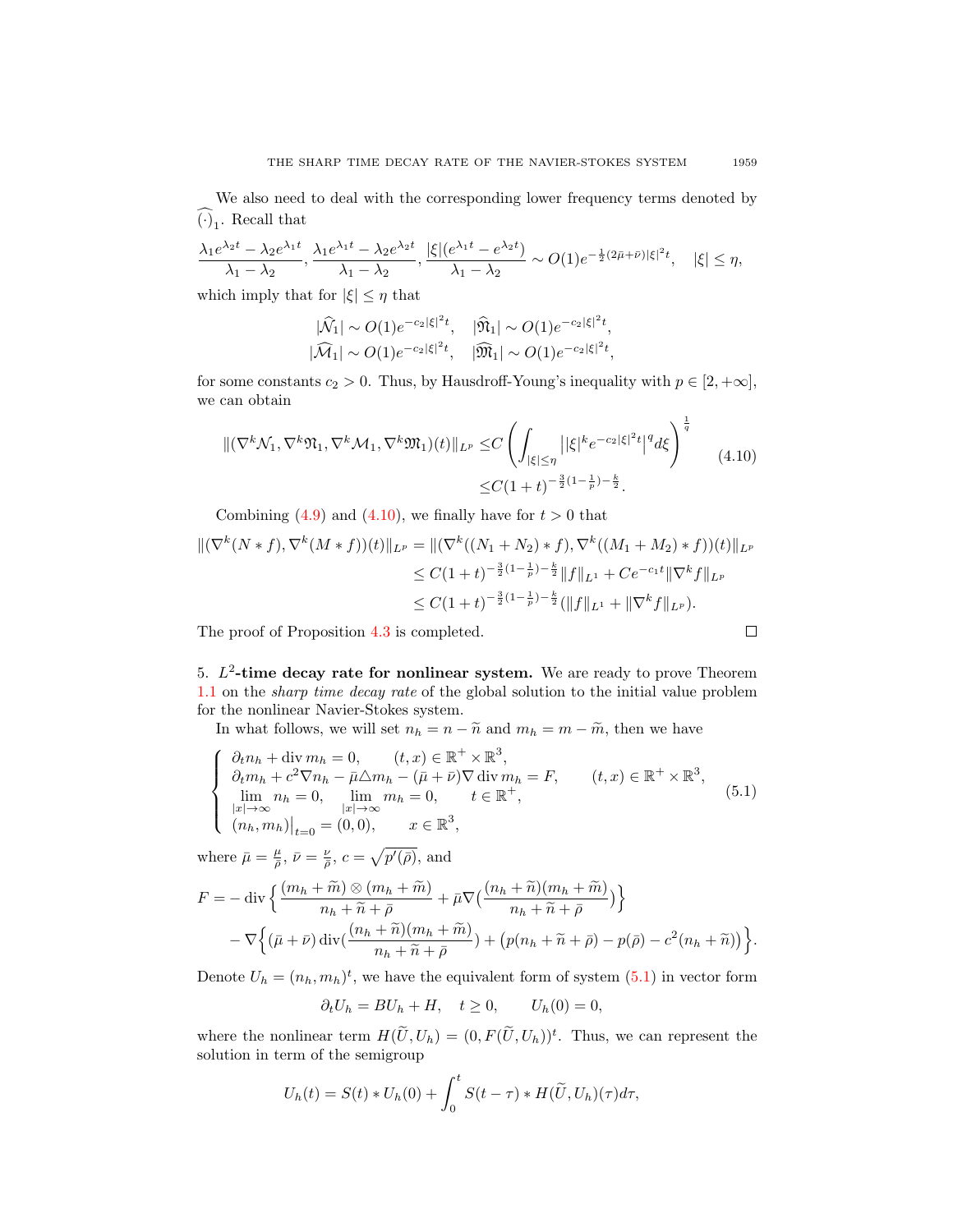which  $(n_h, m_h)$  can be decomposed as

$$
n_h = N * U_h(0) + \int_0^t \mathfrak{N}(t - \tau) * H(\tau) d\tau,
$$
\n(5.2)

$$
m_h = M * U_h(0) + \int_0^t \mathfrak{M}(t - \tau) * H(\tau) d\tau.
$$
 (5.3)

Furthermore, in view of the above definition for  $\widehat{\mathfrak{N}}(\xi)$  and  $\widehat{\mathfrak{M}}(\xi)$ , it is easy to verify for some constants  $c_3 > 0$ ,  $c_4 > 0$ ,  $R_0 > 0$ , we discover that

$$
|\widehat{\mathfrak{N}}(\xi)| \sim O(1)e^{-c_3|\xi|^2 t}, \quad |\widehat{\mathfrak{M}}(\xi)| \sim O(1)e^{-c_3|\xi|^2 t}, \quad |\xi| \le \eta,
$$
  

$$
|\widehat{\mathfrak{N}}(\xi)| \sim O(1)\frac{1}{|\xi|}e^{-R_0 t}, \quad |\widehat{\mathfrak{M}}(\xi)| \sim O(1)\frac{1}{|\xi|^2}e^{-R_0 t} + O(1)e^{-c_4|\xi|^2 t}, \quad |\xi| \ge \eta.
$$

Thus, applying a similar argument as in the proof of Proposition [4.1,](#page-8-0) we have

<span id="page-15-1"></span>
$$
\|(\nabla^k \mathfrak{N} * H, \nabla^k \mathfrak{M} * H)(t)\|_{L^2} \le C(1+t)^{-\frac{3}{2}(\frac{1}{q}-\frac{1}{2})-\frac{1}{2}-\frac{k}{2}} \left(\|Q\|_{L^q} + \|\nabla^{k+1} Q\|_{L^2}\right), \quad q = 1, 2,
$$
\n(5.4)

<span id="page-15-2"></span>
$$
\|(\nabla^k \mathfrak{N} * H, \nabla^k \mathfrak{M} * H)(t)\|_{L^2} \le C(1+t)^{-\frac{3}{2}(\frac{1}{q}-\frac{1}{2})-\frac{1}{2}-\frac{k}{2}} \left(\|Q\|_{L^q} + \|\nabla^k Q\|_{L^2}\right), \quad q = 1, 2,
$$
\n
$$
(5.5)
$$

<span id="page-15-3"></span> $\|\nabla^k \mathfrak{M} * H(t)\|_{L^2} \leq C(1+t)^{-\frac{3}{2}(\frac{1}{q}-\frac{1}{2})-\frac{1}{2}-\frac{k}{2}} \left(\|Q\|_{L^q} + \|\nabla^{k-1} Q\|_{L^2}\right), \quad q=1,2, (5.6)$ for any non-negative integer  $k$  and

<span id="page-15-0"></span>
$$
Q = \left| \frac{(m_h + \widetilde{m}) \otimes (m_h + \widetilde{m})}{n_h + \widetilde{n} + \overline{\rho}} + \overline{\mu} \nabla \left( \frac{(n_h + \widetilde{n})(m_h + \widetilde{m})}{n_h + \widetilde{n} + \overline{\rho}} \right) \right| + \left| (\overline{\mu} + \overline{\nu}) \operatorname{div} \left( \frac{(n_h + \widetilde{n})(m_h + \widetilde{m})}{n_h + \widetilde{n} + \overline{\rho}} \right) + \left( p(n_h + \widetilde{n} + \overline{\rho}) - p(\overline{\rho}) - c^2(n_h + \widetilde{n}) \right) \right|.
$$
\n(5.7)

For readers' convenience, we show how to estimate  $\|\nabla^k \mathfrak{M} * H(t)\|_{L^2}$  as an example. The other two estimates can be obtained by the similar argument. Indeed,

$$
\begin{split}\n&\|\nabla^{k} \mathfrak{M} \ast H(t)\|_{L^{2}}^{2} \\
&\lesssim \int_{|\xi| \leq \eta} e^{-2c_{3}|\xi|^{2}t} |\xi|^{2k} |\widehat{H}|^{2} d\xi + \int_{|\xi| \geq \eta} e^{-2R_{0}t} |\xi|^{2k-4} |\widehat{H}|^{2} d\xi \\
&+ \int_{|\xi| \geq \eta} e^{-2c_{4}|\xi|^{2}t} |\xi|^{2k} |\widehat{H}|^{2} d\xi \\
&\lesssim \int_{|\xi| \leq \eta} e^{-2c_{3}|\xi|^{2}t} |\xi|^{2k+2} |\widehat{Q}|^{2} d\xi + \int_{|\xi| \geq \eta} e^{-2R_{0}t} |\xi|^{2k-2} |\widehat{Q}|^{2} d\xi \\
&+ \int_{|\xi| \geq \eta} e^{-2c_{4}|\xi|^{2}t} |\xi|^{2k+2} |\widehat{Q}|^{2} d\xi \\
&\lesssim (1+t)^{-3(\frac{1}{q}-\frac{1}{2})-1-k} \big( \|Q\|_{L^{q}(\mathbb{R}^{3})}^{2} + \|\nabla^{k} Q\|_{L^{2}(\mathbb{R}^{3})}^{2}\big), \quad q = 1, 2, \quad k - 1 \leq \tilde{k} \in \mathbb{N}^{+}.\n\end{split}
$$

5.1.  $L^2$ -time decay rate. In this subsection, we establish the faster decay rate for  $(n_h, m_h)$ . We will start with an a priori assumption on a carefully chosen quantity  $\Lambda(t)$  defined in [\(5.8\)](#page-16-0), and then later prove a better estimate with the help of the smallness of initial data.

We begin with following Lemma.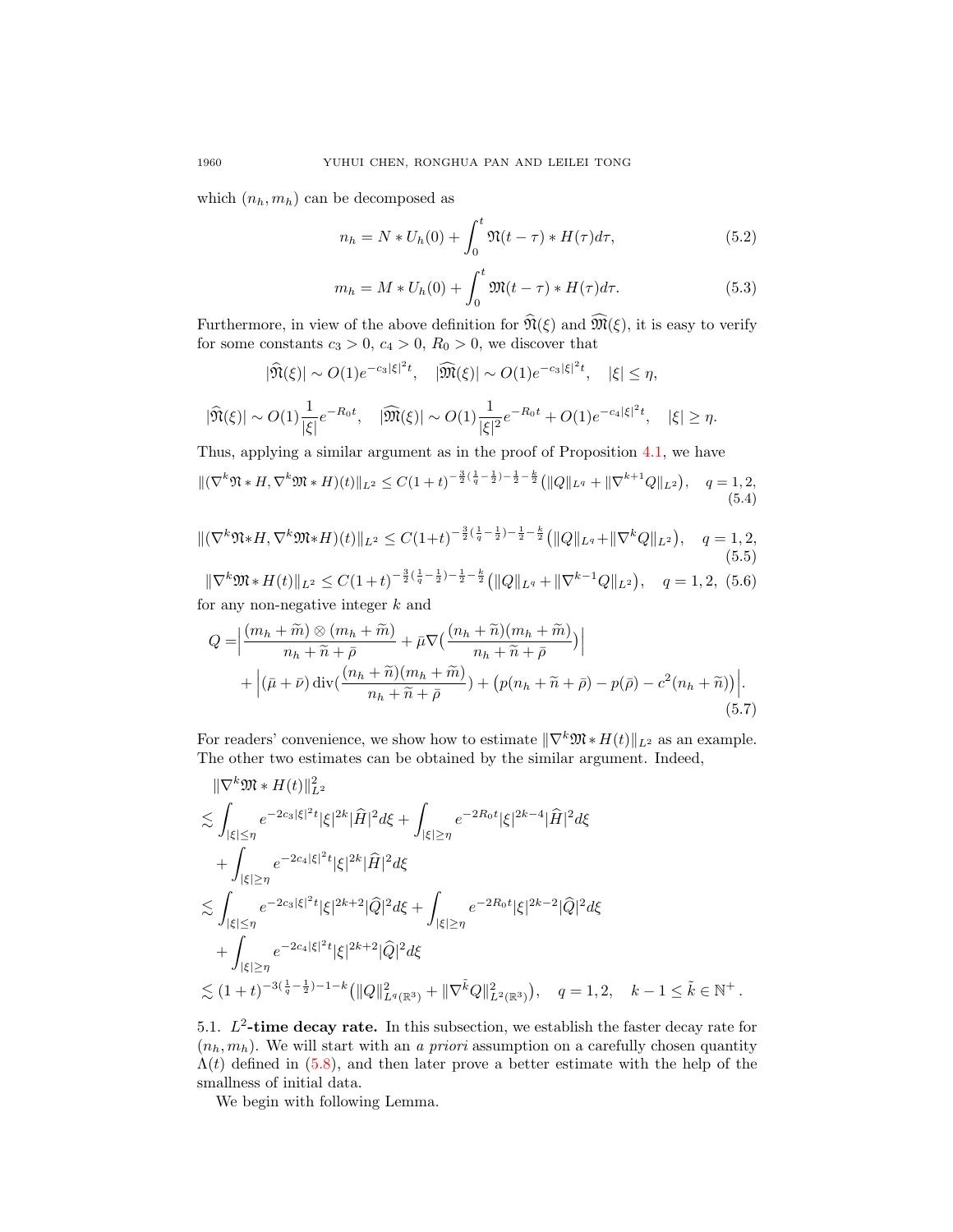**Lemma 5.1.** Let  $r_1, r_2 > 0$  be real, one has

$$
\int_0^{\frac{t}{2}} (1+t-\tau)^{-r_1} (1+\tau)^{-r_2} d\tau = \int_0^{\frac{t}{2}} (1+\frac{t}{2}+\tau)^{-r_1} (1+\frac{t}{2}-\tau)^{-r_2} d\tau
$$
  

$$
\lesssim \begin{cases} (1+t)^{-r_1}, & \text{for } r_2 > 1, \\ (1+t)^{-(r_1-\epsilon)}, & \text{for } r_2 = 1, \\ (1+t)^{-(r_1+r_2-1)}, & \text{for } r_2 < 1, \end{cases}
$$

and

$$
\int_{\frac{t}{2}}^{t} (1+t-\tau)^{-r_1} (1+\tau)^{-r_2} d\tau = \int_{0}^{\frac{t}{2}} (1+t-\tau)^{-r_2} (1+\tau)^{-r_1} d\tau
$$
  

$$
\lesssim \begin{cases} (1+t)^{-r_2}, & \text{for } r_1 > 1, \\ (1+t)^{-(r_2-\epsilon)}, & \text{for } r_1 = 1, \\ (1+t)^{-(r_1+r_2-1)}, & \text{for } r_1 < 1, \end{cases}
$$

where  $\epsilon > 0$  is a small but fixed constant.

**Proposition 5.1.** Under the assumptions of Theorem [1.1,](#page-2-3) the solution  $(n_h, m_h)$  of the nonlinear system  $(5.1)$  satisfies for  $k = 0, 1, 2$  that

$$
\begin{aligned} &\|(\nabla^k n_h, \nabla^k m_h)\|_{L^2} \le C\delta_0^2 (1+t)^{-\frac{5}{4}-\frac{k}{2}},\\ &\|\nabla^3 m_h\|_{L^2} \le C\delta_0^2 (1+t)^{-\frac{11}{4}}, \quad \|\nabla^3 n_h\|_{L^2} \le C\delta_0 (1+t)^{-\frac{7}{4}}, \end{aligned}
$$

where  $C$  is a positive constant independent of time.

From [\(5.7\)](#page-15-0), we deduce

$$
Q(U, U_h) = Q_1 + Q_2 + Q_3 + Q_4,
$$

which implies for a smooth solution  $(n, m)$  satisfying  $\|(n, m)\|_{H^3} < \infty$  that

$$
Q_1 = Q_1(\widetilde{U}, U_h) \sim O(1) (n_h^2 + m_h \otimes m_h + \widetilde{n}^2 + \widetilde{m} \otimes \widetilde{m}),
$$
  
\n
$$
Q_2 = Q_2(\widetilde{U}, U_h) \sim O(1) (\widetilde{n}n_h + \widetilde{m} \otimes m_h),
$$
  
\n
$$
Q_3 = Q_3(\widetilde{U}, U_h) \sim O(1) (\nabla(n_h \cdot m_h) + \nabla(\widetilde{n} \cdot \widetilde{m})),
$$
  
\n
$$
Q_4 = Q_4(\widetilde{U}, U_h) \sim O(1) (\nabla(\widetilde{n} \cdot m_h) + \nabla(n_h \cdot \widetilde{m})).
$$

<span id="page-16-0"></span>Define

$$
\Lambda(t) =: \sup_{0 \le s \le t} \left\{ \sum_{k=0}^{2} (1+s)^{\frac{5}{4} + \frac{k}{2}} \delta_0^{-\frac{3}{4}} \| (\nabla^k n_h, \nabla^k m_h)(s) \|_{L^2} + (1+s)^{\frac{7}{4}} \| (\nabla^3 n_h, \nabla^3 m_h)(s) \|_{L^2} \right\}.
$$
\n(5.8)

**Proposition 5.2.** Under the assumptions of Theorem [1.1,](#page-2-3) if for some  $T > 0$ ,  $\Lambda(t) \leq \delta_0^{\frac{1}{2}}$  for any  $t \in [0, T]$ , then it holds that

$$
\Lambda(t) \le C \delta_0^{\frac{3}{4}}, \quad t \in [0, T],
$$

where  $C$  is a positive constant independent of time.

The proof of this Proposition 5.2 consists of following three steps.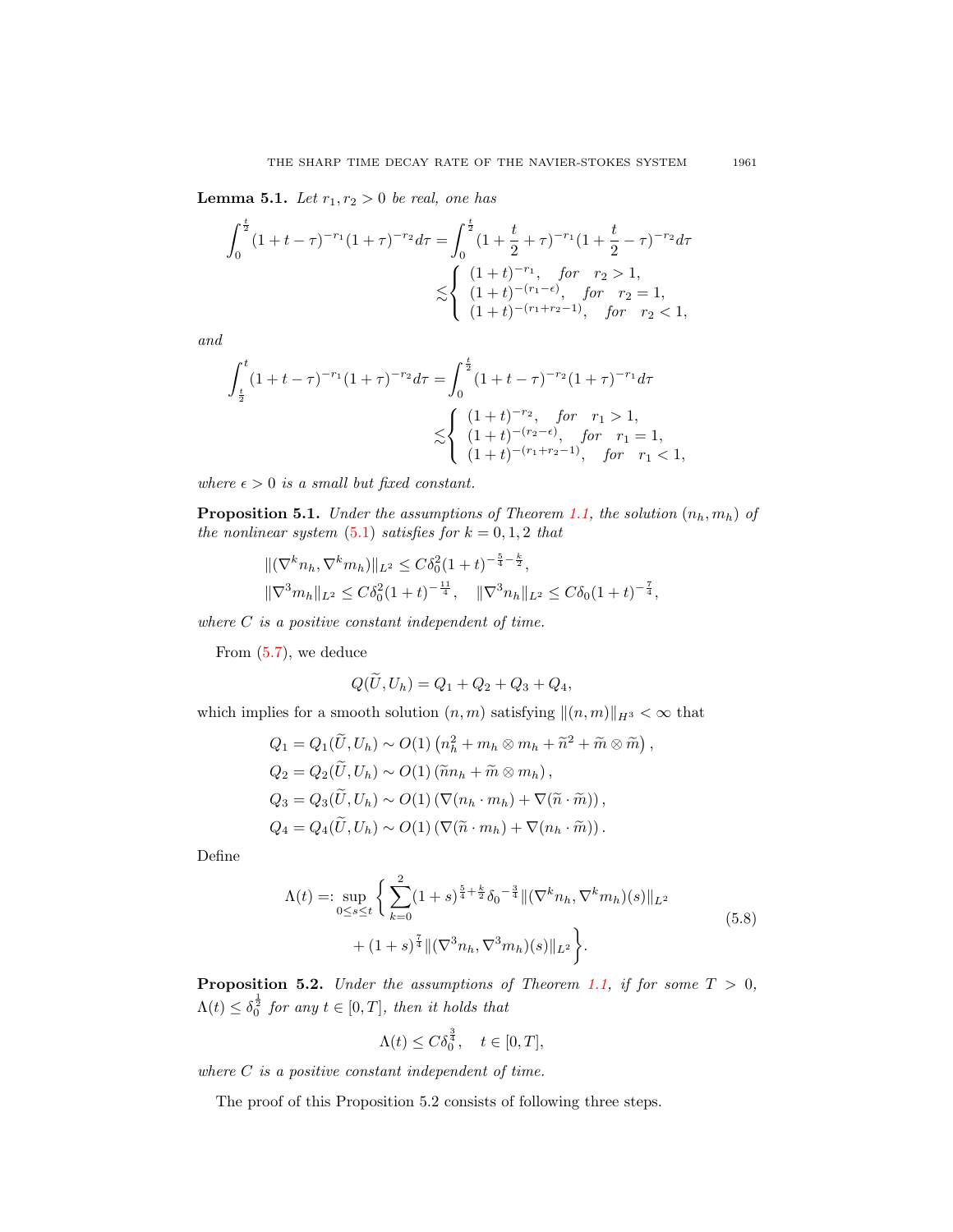5.2. Step 1: The basic energy estimates. Starting with  $(5.4)$ ,  $(5.5)$ ,  $(5.6)$  and [\(5.8\)](#page-16-0), we have after a complicate but straightforward computation that

<span id="page-17-0"></span>
$$
\begin{split} \|(n_h, m_h)\|_{L^2} &\lesssim \int_0^t \|\left(\Re(t-\tau) * H(\tau), \Re(t-\tau) * H(\tau)\right)\|_{L^2} d\tau \\ &\lesssim \int_0^t (1+t-\tau)^{-\frac{5}{4}} \left(\|Q(\tau)\|_{L^1} + \|Q(\tau)\|_{L^2}\right) d\tau \\ &\lesssim \left(\delta_0^2 + \delta_0^{\frac{3}{2}} \Lambda^2(t)\right) \int_0^t (1+t-\tau)^{-\frac{5}{4}} (1+\tau)^{-\frac{3}{2}} d\tau \\ &\lesssim (1+t)^{-\frac{5}{4}} \left(\delta_0^2 + \delta_0^{\frac{3}{2}} \Lambda^2(t)\right). \end{split} \tag{5.9}
$$

It is easy to verify that

$$
\|Q(t)\|_{L^{1}} \lesssim \|Q_{1}\|_{L^{1}} + \|Q_{2}\|_{L^{1}} + \|Q_{3}\|_{L^{1}} + \|Q_{4}\|_{L^{1}}\lesssim \|(\widetilde{n}, \widetilde{m})\|_{L^{2}}^{2} + \|(n_{h}, m_{h})\|_{L^{2}}^{2} + \|(n_{h}, m_{h})\|_{L^{2}} (\|(\nabla \widetilde{n}, \nabla \widetilde{m})\|_{L^{2}}+ \|(\nabla n_{h}, \nabla m_{h})\|_{L^{2}}) + \|(\widetilde{n}, \widetilde{m})\|_{L^{2}} (\|(\nabla \widetilde{n}, \nabla \widetilde{m})\|_{L^{2}} + \|(\nabla n_{h}, \nabla m_{h})\|_{L^{2}})\lesssim (1+t)^{-\frac{3}{2}} \left(\delta_{0}^{2} + \delta_{0}^{\frac{3}{2}} \Lambda^{2}(t)\right).
$$

Indeed, by virtue of Hölder's inequality and Gagliardo-Nirenberg's inequality, we obtain that

$$
||u||_{L^{\infty}} \lesssim ||\nabla u||_{L^{2}}^{\frac{1}{2}} ||\nabla^{2} u||_{L^{2}}^{\frac{1}{2}},
$$

which implies that

$$
\|Q(t)\|_{L^2} \n\lesssim \|(\widetilde{n},\widetilde{m})\|_{L^{\infty}} (\|(\widetilde{n},\widetilde{m})\|_{L^2} + \|(\nabla \widetilde{n},\nabla \widetilde{m})\|_{L^2} + \|({n_h},{m_h})\|_{L^2} \n+ \|(\nabla n_h,\nabla m_h)\|_{L^2}) + \|({n_h},{m_h})\|_{L^{\infty}} (\|({n_h},{m_h})\|_{L^2} + \|(\nabla n_h,\nabla m_h)\|_{L^2}) \n+ \|(\nabla \widetilde{n},\nabla \widetilde{m})\|_{L^{\infty}} \|(n_h,m_h)\|_{L^2} \n\lesssim (1+t)^{-\frac{9}{4}} \left(\delta_0^2 + \delta_0^{\frac{3}{2}}\Lambda^2(t)\right).
$$

Furthermore, exactly as in the estimate of the high order derivatives, we have

<span id="page-17-1"></span>
$$
\begin{split}\n\|(\nabla n_h, \nabla m_h)\|_{L^2} \\
&\lesssim \int_0^{\frac{t}{2}} \|(\nabla \mathfrak{N}, \nabla \mathfrak{M})(t-\tau) * H(\tau)\|_{L^2} d\tau + \int_{\frac{t}{2}}^t \|(\mathfrak{N}, \mathfrak{M})(t-\tau) * \nabla H(\tau)\|_{L^2} d\tau \\
&\lesssim \int_0^{\frac{t}{2}} (1+t-\tau)^{-\frac{7}{4}} (\|Q(\tau)\|_{L^1} + \|\nabla Q(\tau)\|_{L^2}) d\tau + \int_{\frac{t}{2}}^t (1+t-\tau)^{-\frac{1}{2}} \|\nabla Q(\tau)\|_{L^2} d\tau \\
&\lesssim \left(\delta_0^2 + \delta_0^{\frac{9}{8}} \Lambda^2(t)\right) \left(\int_0^{\frac{t}{2}} (1+t-\tau)^{-\frac{7}{4}} (1+\tau)^{-\frac{3}{2}} d\tau + \int_{\frac{t}{2}}^t (1+t-\tau)^{-\frac{1}{2}} (1+\tau)^{-\frac{11}{4}} d\tau\right) \\
&\lesssim (1+t)^{-\frac{7}{4}} \left(\delta_0^2 + \delta_0^{\frac{9}{8}} \Lambda^2(t)\right),\n\end{split} \tag{5.10}
$$

Similarly, it holds that

$$
\|\nabla Q(t)\|_{L^2}
$$
  

$$
\lesssim ||(\widetilde{n},\widetilde{m})||_{L^{\infty}}\left(||(\nabla \widetilde{n},\nabla \widetilde{m})||_{L^2}+||(\nabla^2 \widetilde{n},\nabla^2 \widetilde{m})||_{L^2}+||(\nabla n_h,\nabla m_h)||_{L^2}\right)
$$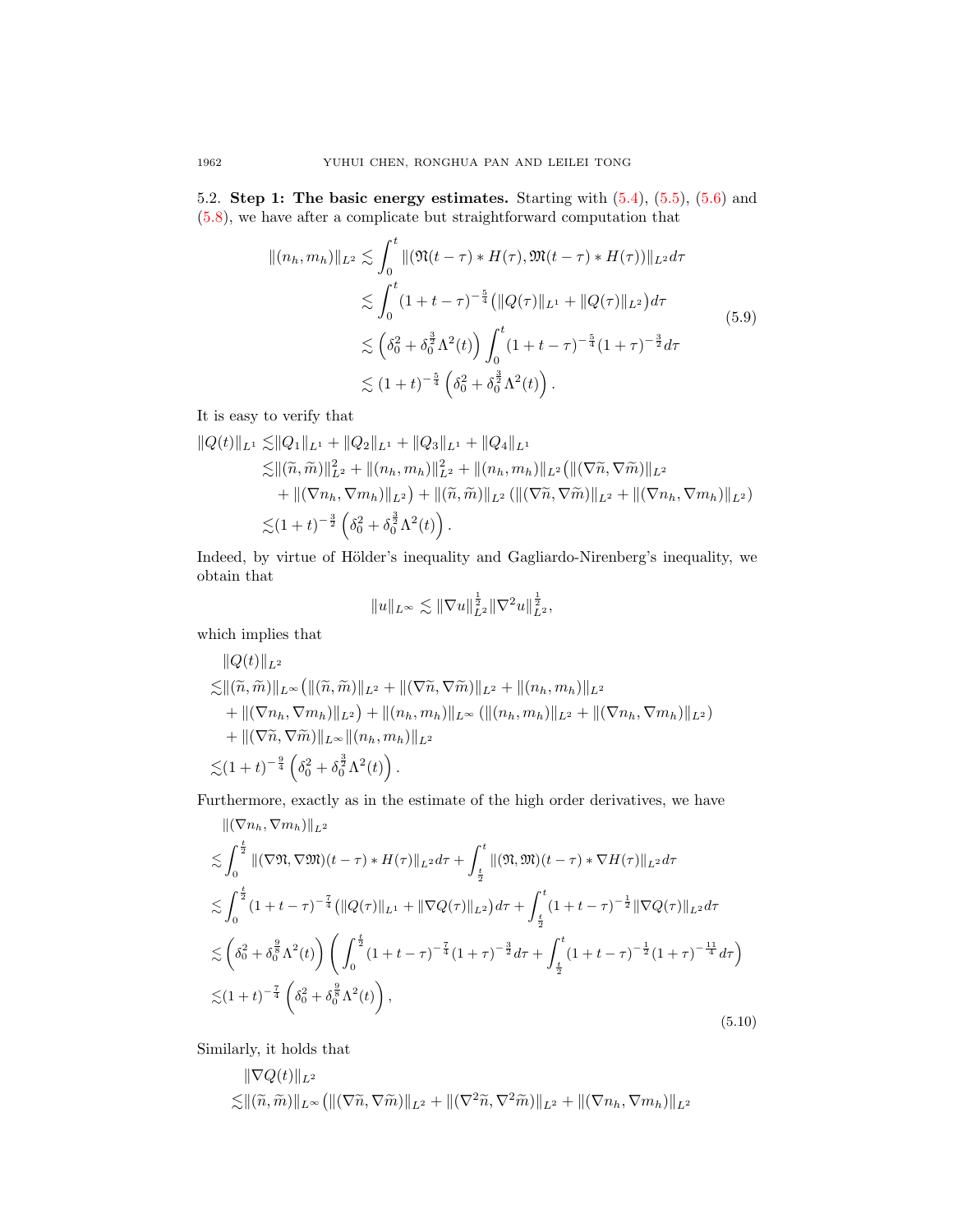THE SHARP TIME DECAY RATE OF THE NAVIER-STOKES SYSTEM 1963

+ 
$$
\|(\nabla^2 n_h, \nabla^2 m_h)\|_{L^2}\right)
$$
 +  $\|(\nabla \tilde{n}, \nabla \tilde{m})\|_{L^{\infty}} (\|(\nabla \tilde{n}, \nabla \tilde{m})\|_{L^2} + \|n_h, m_h)\|_{L^2}$   
+  $\|(\nabla n_h, \nabla m_h)\|_{L^2}\right)$  +  $\|(n_h, m_h)\|_{L^{\infty}} (\|(\nabla^2 \tilde{n}, \nabla^2 \tilde{m})\|_{L^2} + \|(\nabla n_h, \nabla m_h)\|_{L^2}$   
+  $\|(\nabla^2 n_h, \nabla^2 m_h)\|_{L^2}\right)$  +  $\|(\nabla n_h, \nabla m_h)\|_{L^{\infty}} \|(\nabla n_h, \nabla m_h)\|_{L^2}$   
 $\lesssim (1+t)^{-\frac{11}{4}} (\delta_0^2 + \delta_0^{\frac{2}{8}}\Lambda^2(t)).$ 

Thus, we also get that

<span id="page-18-0"></span>
$$
\begin{split}\n&\|\nabla^2 n_h, \nabla^2 m_h)(t)\|_{L^2} \\
&\lesssim \int_0^{\frac{t}{2}} \|(\nabla^2 \mathfrak{N}, \nabla^2 \mathfrak{M})(t-\tau) * H(\tau)\|_{L^2} d\tau \\
&+ \int_{\frac{t}{2}}^t \|(\mathfrak{N}, \mathfrak{M})(t-\tau) * \nabla^2 H(\tau)\|_{L^2} d\tau \\
&\lesssim \int_0^{\frac{t}{2}} (1+t-\tau)^{-\frac{9}{4}} (\|Q(\tau)\|_{L^1} + \|\nabla^2 Q(\tau)\|_{L^2}) d\tau \\
&+ \int_{\frac{t}{2}}^t (1+t-\tau)^{-\frac{1}{2}} \|\nabla^2 Q(\tau)\|_{L^2} d\tau \\
&\lesssim \left(\delta_0^2 + \delta_0 \Lambda(t) + \delta_0^{\frac{3}{4}} \Lambda^2(t)\right) \left(\int_0^{\frac{t}{2}} (1+t-\tau)^{-\frac{9}{4}} (1+\tau)^{-\frac{3}{2}} d\tau \\
&+ \int_{\frac{t}{2}}^t (1+t-\tau)^{-\frac{1}{2}} (1+\tau)^{-\frac{13}{4}} d\tau\right) \\
&\lesssim (1+t)^{-\frac{9}{4}} \left(\delta_0^2 + \delta_0 \Lambda(t) + \delta_0^{\frac{3}{4}} \Lambda^2(t)\right).\n\end{split}
$$
\n(5.11)

Finally, we have

$$
\|\nabla^2 Q(t)\|_{L^2} \n\lesssim (\|(\widetilde{n}, \widetilde{m})\|_{L^{\infty}} + \|(n_h, m_h)\|_{L^{\infty}}) (\|(\nabla^3 \widetilde{n}, \nabla^3 \widetilde{m})\|_{L^2} + \|(\nabla^3 n_h, \nabla^3 m_h)\|_{L^2}) \n+ (\|(\nabla \widetilde{n}, \nabla \widetilde{m})\|_{L^{\infty}} + \|(\nabla n_h, \nabla m_h)\|_{L^{\infty}}) (\|(\nabla \widetilde{n}, \nabla \widetilde{m})\|_{L^2} + \|(\nabla n_h, \nabla m_h)\|_{L^2}) \n+ (\|(\widetilde{n}, \widetilde{m})\|_{L^{\infty}} + \|n_h, m_h)\|_{L^{\infty}} + \|(\nabla \widetilde{n}, \nabla \widetilde{m})\|_{L^{\infty}} + \|(\nabla n_h, \nabla m_h)\|_{L^{\infty}}) \n\times (\|(\nabla^2 \widetilde{n}, \nabla^2 \widetilde{m})\|_{L^2} + \|(\nabla^2 n_h, \nabla^2 m_h)\|_{L^2}) \n\lesssim (1+t)^{-\frac{13}{4}} \left(\delta_0^2 + \delta_0 \Lambda(t) + \delta_0^{\frac{3}{4}} \Lambda^2(t)\right).
$$

5.3. Step 2: The higher order energy estimates. In this subsection, we will close the a priori estimates and complete the proof of Proposition 5.2. For this purpose, we need to derive the time decay rate of higher order derivatives of  $(n_h, m_h)$ . We will establish the following lemma.

<span id="page-18-1"></span>Lemma 5.2. Under the assumption of Theorem [1.1,](#page-2-3) one has

$$
\|\nabla^2 n(t)\|_{H^1} + \|\nabla^2 u(t)\|_{H^1} \lesssim (1+t)^{-\frac{7}{4}} \left(\delta_0 + \delta_0^{\frac{3}{4}} \Lambda(t)\right).
$$

In particular, it holds that

$$
\|\nabla^3(n_h, m_h)(t)\|_{L^2} \lesssim (1+t)^{-\frac{7}{4}} \left(\delta_0 + \delta_0^{\frac{3}{4}} \Lambda(t)\right).
$$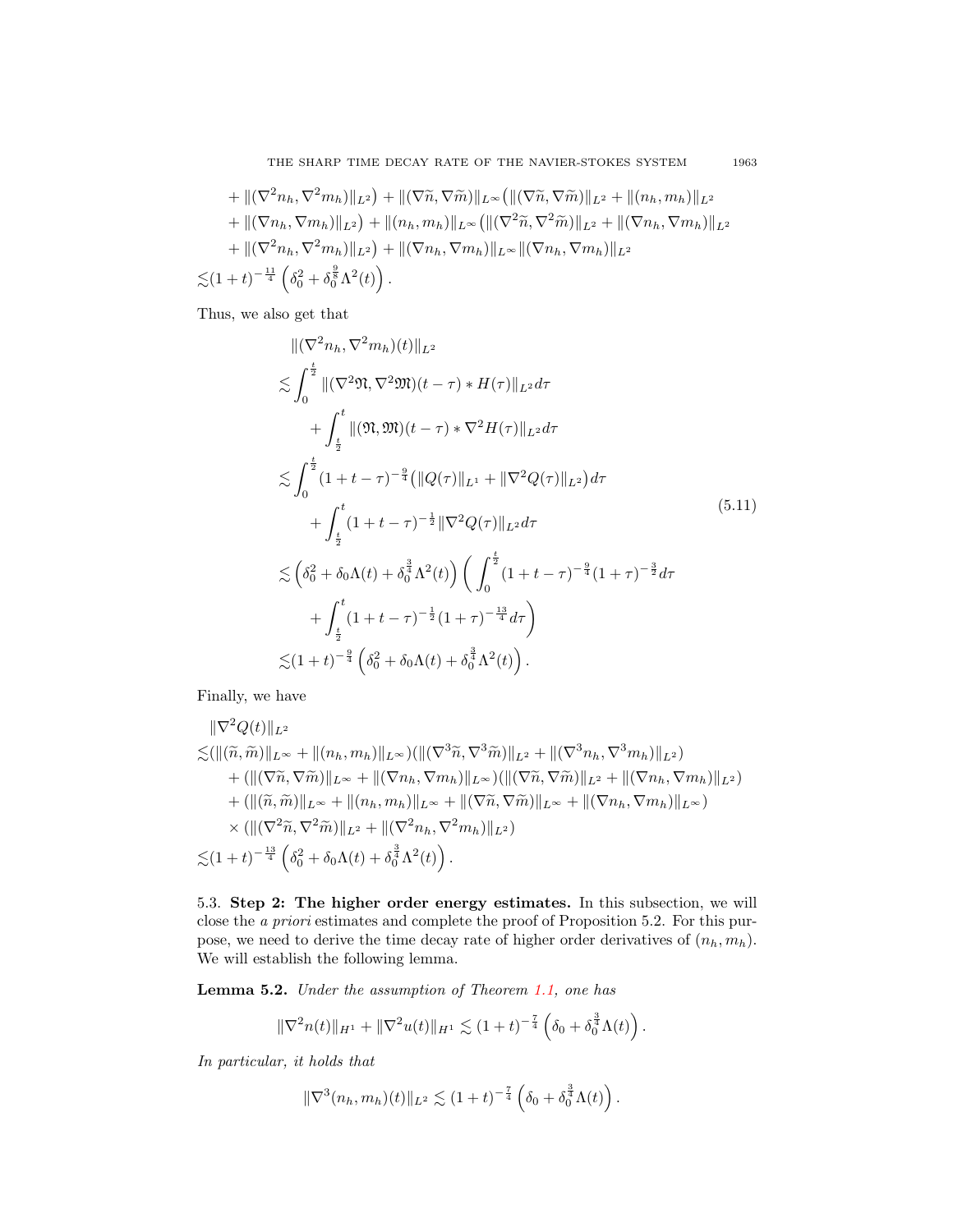*Proof.* First of all, in view of  $(2.12)$ , recovering the dissipation estimate for *n*, we see that

$$
\frac{d}{dt} \int_{\mathbb{R}^3} \nabla^2 u \cdot \nabla^3 n dx + C_1 \| \nabla^3 n \|_{L^2}^2 dx
$$
\n
$$
\leq C_2 \left( \| \nabla^3 u \|_{L^2}^2 + \| \nabla^4 u \|_{L^2}^2 \right) + C \left( 1 + t \right)^{-\frac{3}{2}} \left( \delta_0 + \delta_0^{\frac{3}{8}} \Lambda(t) \right) \times \left( \| \nabla^2 n \|_{L^2}^2 + \| \nabla^2 u \|_{L^2}^2 + \| \nabla^3 u \|_{L^2}^2 \right). \tag{5.12}
$$

<span id="page-19-0"></span>Summing up  $(2.7)$  and  $(2.8)$  in the energy estimate for  $(n, u)$ , we can directly derive

<span id="page-19-1"></span>
$$
\frac{d}{dt} \int_{\mathbb{R}^3} \left( \gamma |\nabla^2 n|^2 + |\nabla^2 u|^2 + \gamma |\nabla^3 n|^2 + |\nabla^3 u|^2 \right) dx + C_3 \left( \|\nabla^3 u\|_{L^2}^2 + \|\nabla^4 u\|_{L^2}^2 \right) \n\leq C (1+t)^{-\frac{3}{2}} \left( \delta_0 + \delta_0^{\frac{3}{8}} \Lambda(t) \right) \left( \|\nabla^2 n\|_{L^2}^2 + \|\nabla^2 u\|_{L^2}^2 + \|\nabla^3 n\|_{L^2}^2 \right).
$$
\n(5.13)

Multiplying [\(5.12\)](#page-19-0) by  $\epsilon_1 \frac{C_3}{C_2}$  with  $\epsilon_1 > 0$  a small but fixed constant, adding it with  $(5.13)$ , we deduce that there exists a constant  $C_4 > 0$  such that

$$
\frac{d}{dt} \Big\{ \sum_{2 \le k \le 3} (\gamma \|\nabla^k n\|_{L^2}^2 + \|\nabla^k u\|_{L^2}^2) + \epsilon_1 \frac{C_3}{C_2} \int_{\mathbb{R}^3} \nabla^2 u \cdot \nabla^3 n dx \Big\} \n+ C_4 \Big( \|\nabla^3 n\|_{L^2}^2 + \sum_{3 \le k \le 4} \|\nabla^k u\|_{L^2}^2 \Big) \n\le C(1+t)^{-\frac{3}{2}} \left( \delta_0 + \delta_0^{\frac{3}{8}} \Lambda(t) \right) \left( \|\nabla^2 n\|_{L^2}^2 + \|\nabla^2 u\|_{L^2}^2 \right).
$$

Next, we define

$$
\mathcal{E}_1(t) = \bigg\{ \sum_{2 \le k \le 3} (\gamma \|\nabla^k n\|_{L^2}^2 + \|\nabla^k u\|_{L^2}^2) + \epsilon_1 \frac{C_3}{C_2} \int_{\mathbb{R}^3} \nabla^2 u \cdot \nabla^3 n dx \bigg\}.
$$

Observe that since  $\epsilon_1 \frac{C_3}{C_2}$  is small, then there exists a constant  $C_5 > 0$  such that

$$
C_5^{-1} \left( \|\nabla^2 n(t)\|_{H^1}^2 + \|\nabla^2 u(t)\|_{H^1}^2 \right) \leq \mathcal{E}_1(t) \leq C_5 \left( \|\nabla^2 n(t)\|_{H^1}^2 + \|\nabla^2 u(t)\|_{H^1}^2 \right).
$$

Then we arrive at

$$
\frac{d}{dt}\mathcal{E}_1(t) + C_4 \left( \|\nabla^3 n(t)\|_{L^2}^2 + \|\nabla^3 u(t)\|_{H^1}^2 \right) \leq C(1+t)^{-5} \left( \delta_0 + \delta_0^{\frac{3}{8}} \Lambda(t) \right) \left( \delta_0^2 + \delta_0^{\frac{3}{2}} \Lambda^2(t) \right).
$$

Denote  $S(t) = \left\{ \xi \left| |\xi| \leq \sqrt{\frac{3(1+\gamma)}{C_4}} (1+t)^{-\frac{1}{2}} \right\} \right\}$  the time-dependent *n*-dimensional sphere. This decomposition allows us to estimate  $L^2$  time decay depend on  $(\hat{n}, \hat{u})$  for frequency values  $\xi \in S(t)$ , then we obtain that for frequency values  $\xi \in S(t)$ , then we obtain that

$$
\frac{C_4}{3} \|\nabla^3(n, u)(x)\|_{L^2}^2 \ge \frac{C_4}{3} \int_{S(t)^c} |\xi|^6 |(\hat{n}, \hat{u})(\xi)|^2 d\xi
$$
  
 
$$
\ge (1 + \gamma)(1 + t)^{-1} \int_{\mathbb{R}^3} |\xi|^4 |(\hat{n}, \hat{u})(\xi)|^2 d\xi - (1 + \gamma)(1 + t)^{-1} \int_{S(t)} |\xi|^4 |(\hat{n}, \hat{u})(\xi)|^2 d\xi.
$$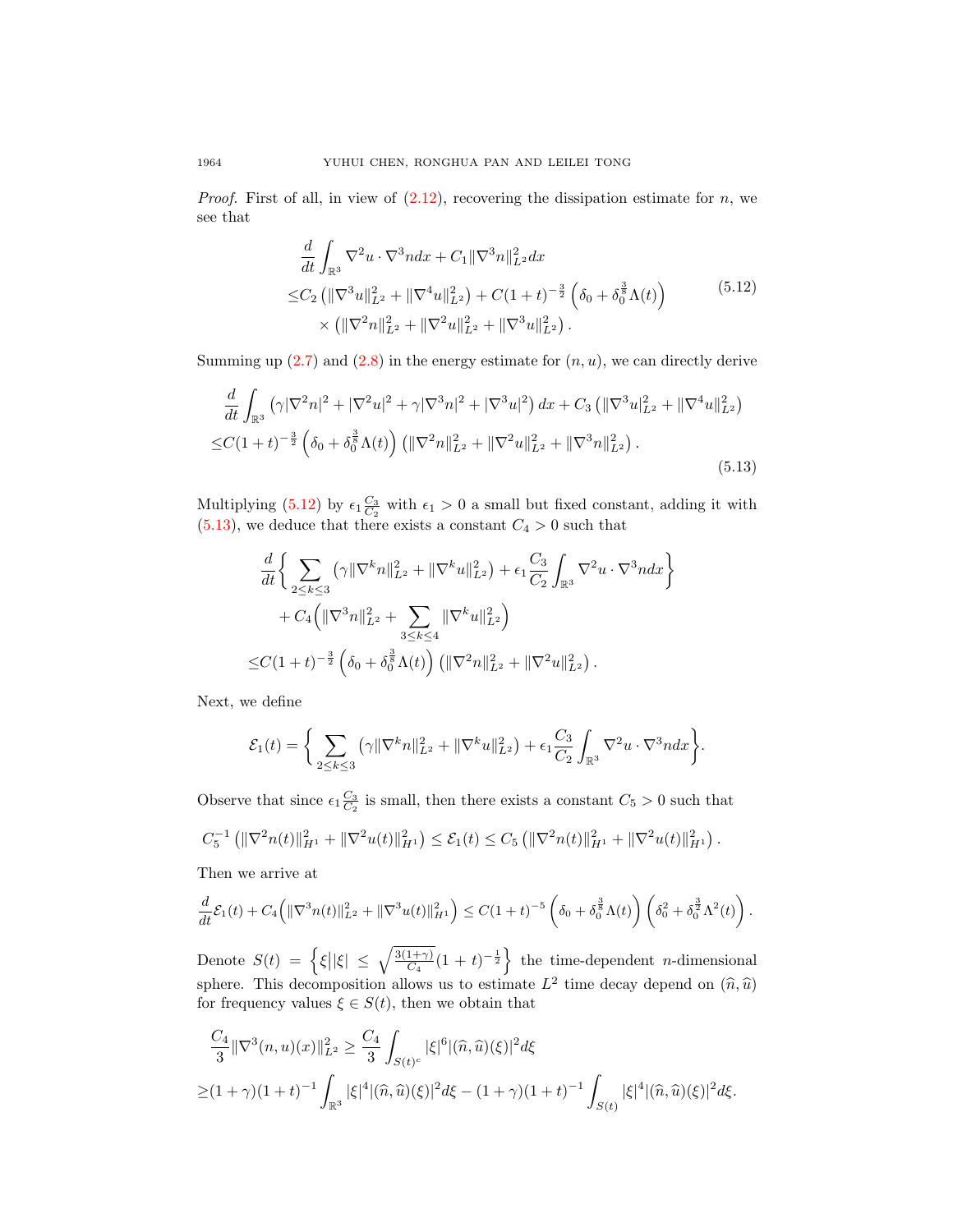Hence we have

$$
\frac{d}{dt}\mathcal{E}_1(t) + (1+t)^{-1}\mathcal{E}_1(t) + \|\nabla^3 n\|_{L^2}^2 + \|\nabla^3 u\|_{H^1}^2
$$
\n
$$
\lesssim (1+t)^{-5} \left(\delta_0 + \delta_0^{\frac{3}{8}} \Lambda(t)\right) \left(\delta_0^2 + \delta_0^{\frac{3}{2}} \Lambda^2(t)\right) + (1+t)^{-1} \int_{S(t)} |\xi|^4 |(\hat{n}, \hat{u})(\xi)|^2 d\xi
$$
\n
$$
+ (1+t)^{-1} \int_{\mathbb{R}^3} \nabla^2 u \cdot \nabla^3 n dx.
$$

Multiplying the above equation by  $(1 + t)^5$ , we obtain that

$$
\frac{d}{dt}\left\{(1+t)^5\mathcal{E}_1(t)\right\} + (1+t)^5\left(\|\nabla^3 n\|_{L^2}^2 + \|\nabla^3 u\|_{H^1}^2\right) \lesssim (1+t)^{\frac{1}{2}}\left(\delta_0^2 + \delta_0^{\frac{3}{2}}\Lambda^2(t)\right).
$$

Integrating it with respect to time from 0 to  $T$ , then we have

$$
(1+t)^5 \mathcal{E}_1(t) + \int_0^T (1+t)^5 \left( \|\nabla^3 n\|_{L^2}^2 + \|\nabla^3 u\|_{H^1}^2 \right) dt
$$
  

$$
\lesssim \mathcal{E}_1(0) + (1+t)^{\frac{3}{2}} \left( \delta_0^2 + \delta_0^{\frac{3}{2}} \Lambda^2(t) \right),
$$

which implies that

$$
\|\nabla^3 n\|_{L^2}^2 + \|\nabla^3 u\|_{L^2}^2 \lesssim \mathcal{E}_1(t) \lesssim (1+t)^{-5} \delta_0^2 + (1+t)^{-\frac{7}{2}} \left(\delta_0^2 + \delta_0^{\frac{3}{2}} \Lambda^2(t)\right).
$$

Finally, we have

$$
\|\nabla^3 n_h\|_{L^2} + \|\nabla^3 m_h\|_{L^2} \lesssim (1+t)^{-\frac{7}{4}} \left(\delta_0 + \delta_0^{\frac{3}{4}} \Lambda(t)\right).
$$

This completes the proof of this Lemma.

5.4. Step 3: Close the estimates. In this subsection, we first combine the above a priori estimates of  $(5.8)$ ,  $(5.9)$ ,  $(5.10)$ ,  $(5.11)$  and Lemma [5.2](#page-18-1) together to give the proof of the Proposition 5.2. In deed, for any  $t \in [0, T]$ , we have shown that

<span id="page-20-0"></span>
$$
\Lambda(t) \le C\left(\delta_0 + \delta_0^{\frac{1}{4}}\Lambda(t) + \Lambda^2(t)\right) \le C\delta_0^{\frac{3}{4}}.\tag{5.14}
$$

With the help of standard continuity argument, Proposition 5.2 and the smallness of  $\delta_0 > 0$ , implies that  $\Lambda(t) \leq C \delta_0^{\frac{3}{4}}$  for any  $t > 0$ . Moreover, we deduce the time decay estimate for  $(n_h, m_h)$  from  $(5.9)$ ,  $(5.10)$ ,  $(5.11)$ , Lemma [5.2](#page-18-1) and  $(5.14)$  that

$$
\begin{aligned} &\|(\nabla^k n_h, \nabla^k m_h)\|_{L^2} \lesssim \delta_0^2 (1+t)^{-\frac{5}{4}-\frac{k}{2}}, \quad k = 0, 1, \\ &\|\nabla^2 (n_h, m_h)\|_{L^2} \lesssim \delta_0^{\frac{7}{4}} (1+t)^{-\frac{9}{4}}, \quad \|\nabla^3 (n_h, m_h)\|_{L^2} \lesssim \delta_0 (1+t)^{-\frac{7}{4}}. \end{aligned}
$$

Consequently, for any  $t \in [0, T]$  we have

<span id="page-20-1"></span>
$$
\Lambda(t) \le C\delta_0. \tag{5.15}
$$

 $\Box$ 

From  $(5.11)$  and  $(5.15)$ , thus we also get that

$$
\|\nabla^2(n_h, m_h)\|_{L^2} \lesssim \delta_0^2 (1+t)^{-\frac{9}{4}}.
$$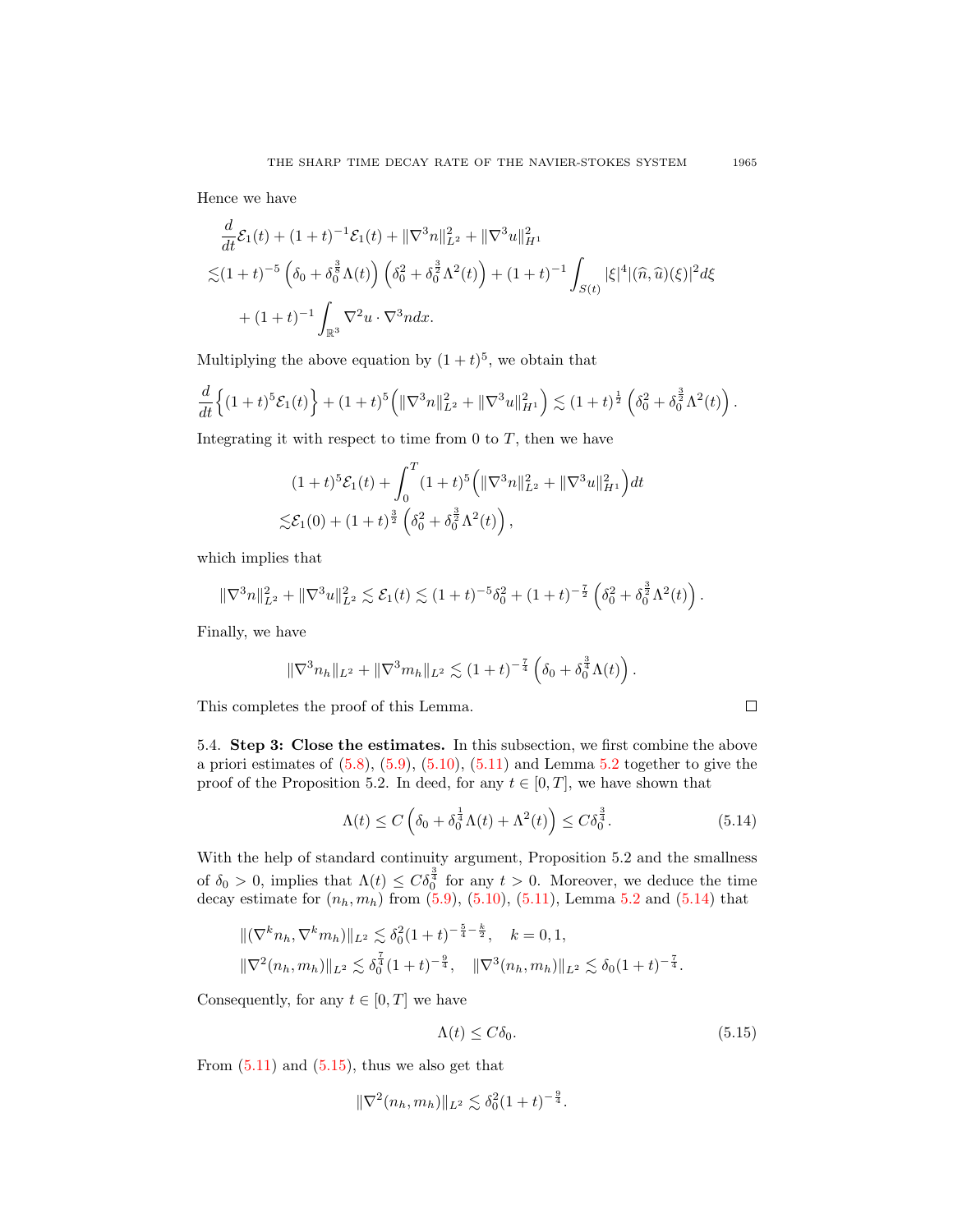For  $\nabla^3 m_h$ , in view of the [\(5.6\)](#page-15-3), we see that

$$
\|\nabla^3 m_h(t)\|_{L^2}
$$
  
\n
$$
\lesssim \int_0^{\frac{t}{2}} (1+t-\tau)^{-\frac{11}{4}} (\|Q(\tau)\|_{L^1} + \|\nabla^2 Q(\tau)\|_{L^2}) d\tau
$$
  
\n
$$
+ \int_{\frac{t}{2}}^t (1+t-\tau)^{-\frac{1}{2}} \|\nabla^2 Q(\tau)\|_{L^2} d\tau
$$
  
\n
$$
\lesssim \delta_0^2 \bigg( \int_0^{\frac{t}{2}} (1+t-\tau)^{-\frac{11}{4}} (1+\tau)^{-\frac{3}{2}} d\tau + \int_{\frac{t}{2}}^t (1+t-\tau)^{-\frac{1}{2}} (1+\tau)^{-\frac{13}{4}} d\tau \bigg)
$$
  
\n
$$
\lesssim \delta_0^2 (1+t)^{-\frac{11}{4}}.
$$

Hence, we finish the proof of the Proposition 5.1. Theorem 1.1 follows.

Acknowledgments. Y. Chen is partially supported by the China Postdoctoral Science Foundation under grant 2019M663198, Guangdong Basic and Applied Basic Research Foundation under grant 2019A1515110733, NNSF of China under grants 11801586, 11971496 and China Scholarship Council. The research of R. Pan is partially supported by National Science Foundation under grants DMS-1516415 and DMS-1813603, and by National Natural Science Foundation of China under grant 11628103. L. Tong's research is partially supported by China Scholarship Council.

## REFERENCES

- <span id="page-21-8"></span>[\[1\]](http://www.ams.org/mathscinet-getitem?mr=MR1143218&return=pdf) K. Deckelnick, [Decay estimates for the compressible Navier-Stokes equations in unbounded](http://dx.doi.org/10.1007/BF02570825) [domains,](http://dx.doi.org/10.1007/BF02570825) Math. Z., 209 (1992), 115–130.
- <span id="page-21-9"></span>[\[2\]](http://www.ams.org/mathscinet-getitem?mr=MR1239919&return=pdf) K. Deckelnick,  $L^2$  [decay for the compressible Navier-Stokes equations in unbounded domains,](http://dx.doi.org/10.1080/03605309308820981) Comm. Partial Differential Equations, 18 (1993), 1445–1476.
- <span id="page-21-11"></span>[\[3\]](http://www.ams.org/mathscinet-getitem?mr=MR2334596&return=pdf) R. Duan, H. Liu, S. Ukai and T. Yang, Optimal  $L^p L^q$  [convergence rates for the compressible](http://dx.doi.org/10.1016/j.jde.2007.03.008) [Navier-Stokes equations with potential force,](http://dx.doi.org/10.1016/j.jde.2007.03.008) J. Differential Equations, 238 (2007), 220–233.
- <span id="page-21-10"></span>[\[4\]](http://www.ams.org/mathscinet-getitem?mr=MR2325837&return=pdf) R. Duan, S. Ukai and T. Yang and H. Zhao, [Optimal convergence rates for the compressible](http://dx.doi.org/10.1142/S021820250700208X) [Navier-Stokes equations with potential forces,](http://dx.doi.org/10.1142/S021820250700208X) Math. Models Methods Appl. Sci., 17 (2007), 737–758.
- <span id="page-21-7"></span>[\[5\]](http://www.ams.org/mathscinet-getitem?mr=MR3005540&return=pdf) Y. Guo and Y. Wang, [Decay of dissipative equations and negative Sobolev spaces,](http://dx.doi.org/10.1080/03605302.2012.696296) Comm. Partial Differential Equations, 37 (2012), 2165–2208.
- <span id="page-21-0"></span>[\[6\]](http://www.ams.org/mathscinet-getitem?mr=MR1355414&return=pdf) D. Hoff and K. Zumbrun, [Multi-dimensional diffusion waves for the Navier-Stokes equations](http://dx.doi.org/10.1512/iumj.1995.44.2003) [of compressible flow,](http://dx.doi.org/10.1512/iumj.1995.44.2003) Indiana Univ. Math. J., 44 (1995), 603–676.
- <span id="page-21-1"></span>[\[7\]](http://www.ams.org/mathscinet-getitem?mr=MR1471469&return=pdf) D. Hoff and K. Zumbrun, [Pointwise decay estimates for multidimensional Navier-Stokes dif](http://dx.doi.org/10.1007/s000330050049)[fusion waves,](http://dx.doi.org/10.1007/s000330050049) Z. Angew. Math. Phys., 48 (1997), 597–614.
- <span id="page-21-6"></span>[\[8\]](http://www.ams.org/mathscinet-getitem?mr=MR2238883&return=pdf) Y. Kagei and S. Kawashima, [Stability of planar stationary solutions to the compressible](http://dx.doi.org/10.1007/s00220-006-0017-1) [Navier-Stokes equation on the half space,](http://dx.doi.org/10.1007/s00220-006-0017-1) Comm. Math. Phys., 266 (2006), 401–430.
- <span id="page-21-4"></span>[\[9\]](http://www.ams.org/mathscinet-getitem?mr=MR1946756&return=pdf) Y. Kagei and T. Kobayashi, [On large-time behavior of solutions to the compressible Navier-](http://dx.doi.org/10.1007/s00205-002-0221-x)[Stokes equations in the half space in](http://dx.doi.org/10.1007/s00205-002-0221-x)  $\mathbb{R}^3$ , Arch. Ration. Mech. Anal., 165 (2002), 89–159.
- <span id="page-21-5"></span>[\[10\]](http://www.ams.org/mathscinet-getitem?mr=MR2188049&return=pdf) Y. Kagei and T. Kobayashi, [Asymptotic behavior of solutions of the compressible Navier-](http://dx.doi.org/10.1007/s00205-005-0365-6)[Stokes equations on the half space,](http://dx.doi.org/10.1007/s00205-005-0365-6) Arch. Ration. Mech. Anal., 177 (2005), 231–330.
- <span id="page-21-3"></span>[\[11\]](http://www.ams.org/mathscinet-getitem?mr=MR1929890&return=pdf) T. Kobayashi, [Some estimates of solutions for the equations of motion of compressible viscous](http://dx.doi.org/10.1006/jdeq.2002.4158) [fluid in the three-dimensional exterior domain,](http://dx.doi.org/10.1006/jdeq.2002.4158) J. Differential Equations, 184 (2002), 587– 619.
- <span id="page-21-2"></span>[\[12\]](http://www.ams.org/mathscinet-getitem?mr=MR1675129&return=pdf) T. Kobayashi and Y. Shibata, [Decay estimates of solutions for the equations of motion of](http://dx.doi.org/10.1007/s002200050543) [compressible viscous and heat-conductive gases in an exterior domain in](http://dx.doi.org/10.1007/s002200050543)  $\mathbb{R}^3$ , Comm. Math. Phys., 200 (1999), 621–659.
- <span id="page-21-12"></span>[\[13\]](http://www.ams.org/mathscinet-getitem?mr=MR2609958&return=pdf) H.-L. Li, A. Matsumura and G. Zhang, [Optimal decay rate of the compressible Navier-Stokes-](http://dx.doi.org/10.1007/s00205-009-0255-4)[Poisson system in](http://dx.doi.org/10.1007/s00205-009-0255-4)  $\mathbb{R}^3$ , Arch. Ration. Mech. Anal., 196 (2010), 681-713.